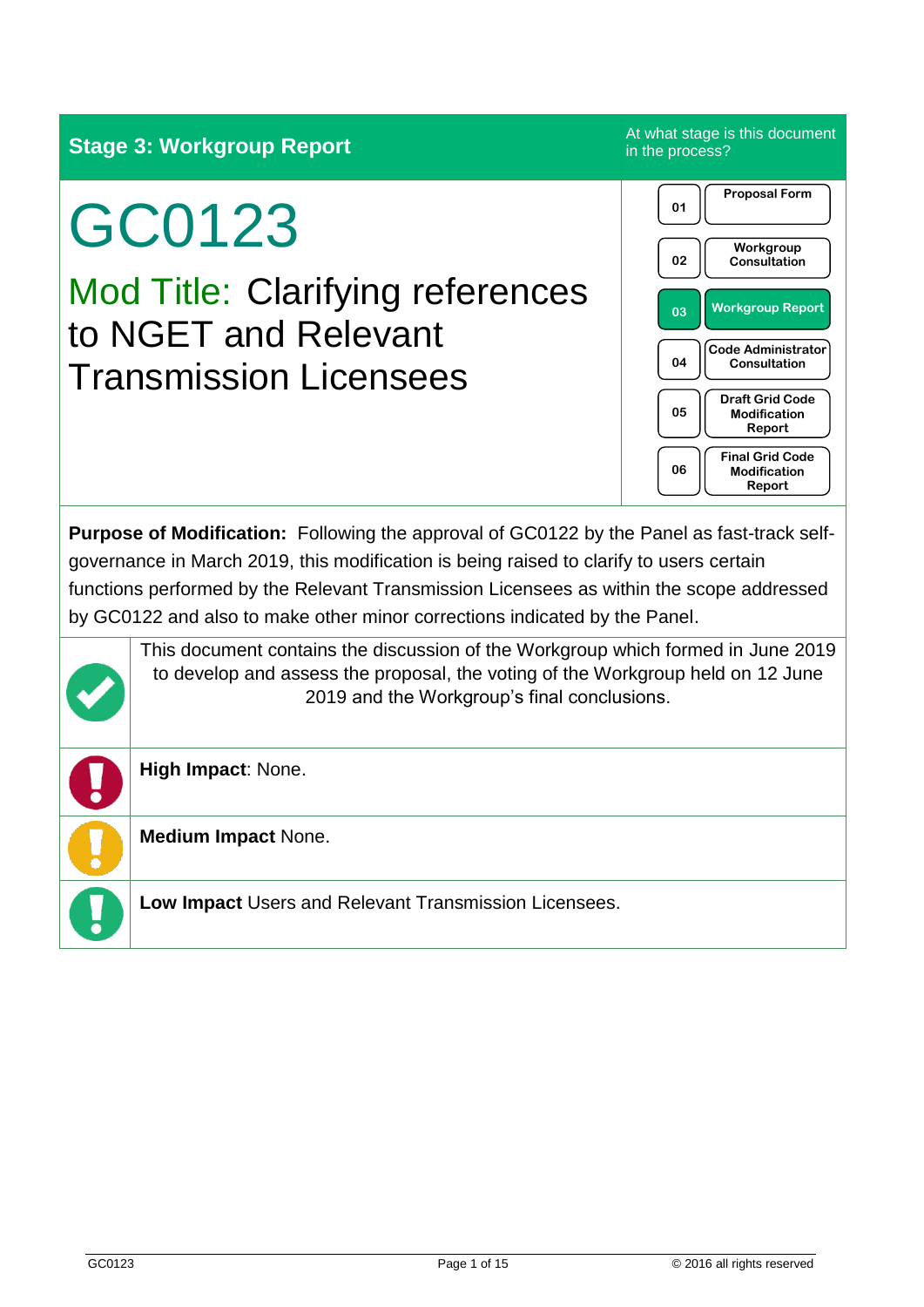| <b>Contents</b>                                                   |                  |                                     | <b>Any questions?</b>                                     |
|-------------------------------------------------------------------|------------------|-------------------------------------|-----------------------------------------------------------|
| <b>About this document</b><br>1                                   |                  | 3                                   | <b>Contact: Matthew Bent</b><br><b>Code Administrator</b> |
| <b>Original Proposal</b><br>$\overline{\mathbf{2}}$               |                  | 3                                   |                                                           |
| $\mathbf{3}$<br><b>Proposers Solution</b>                         |                  |                                     | matthew.bent@nation                                       |
| <b>Workgroup Discussion</b><br>4                                  | 4                | algrideso.com                       |                                                           |
| <b>Workgroup Vote</b><br>5                                        |                  | 5                                   | 07785428175                                               |
| <b>Solution</b><br>6                                              |                  | <b>Proposer:</b>                    |                                                           |
| <b>Impacts &amp; Other Considerations</b><br>7                    |                  | <b>Rob Wilson</b>                   |                                                           |
| <b>Relevant Objectives</b><br>8                                   | 8                |                                     |                                                           |
| <b>Implementation</b><br>$\boldsymbol{9}$                         | 8                | Rob.Wilson2@national<br>grideso.com |                                                           |
| <b>10 Legal Text</b>                                              |                  | 8                                   |                                                           |
| <b>Annex 1 Terms of Reference</b>                                 |                  | 9                                   | 07799 656402                                              |
| <b>Annex 2 Workgroup Attendance Log</b>                           |                  | 14                                  | <b>National Grid</b><br><b>Representative:</b>            |
| <b>Annex 3 Legal Text</b>                                         |                  | 15                                  | <b>Rob Wilson</b>                                         |
|                                                                   |                  |                                     |                                                           |
| <b>Timetable</b>                                                  |                  |                                     | Rob.Wilson2@national                                      |
| The Code Administrator recommends the following timetable:        |                  | grideso.com                         |                                                           |
| Initial consideration by Workgroup                                | <b>June 2019</b> |                                     | 07799 656402                                              |
| Workgroup Report presented to Panel                               | 27 June 2019     |                                     |                                                           |
| Code Administration Consultation Report issued<br>to the Industry | w/c 8 July 2019  |                                     |                                                           |

Draft Self Governance Report presented to the

Drait Seil Governance Report presented to the<br>Grid Code Review Panel

Implementation into the Grid Code 7 October 2019

Appeal window 2 September 2019 –

23 September 2019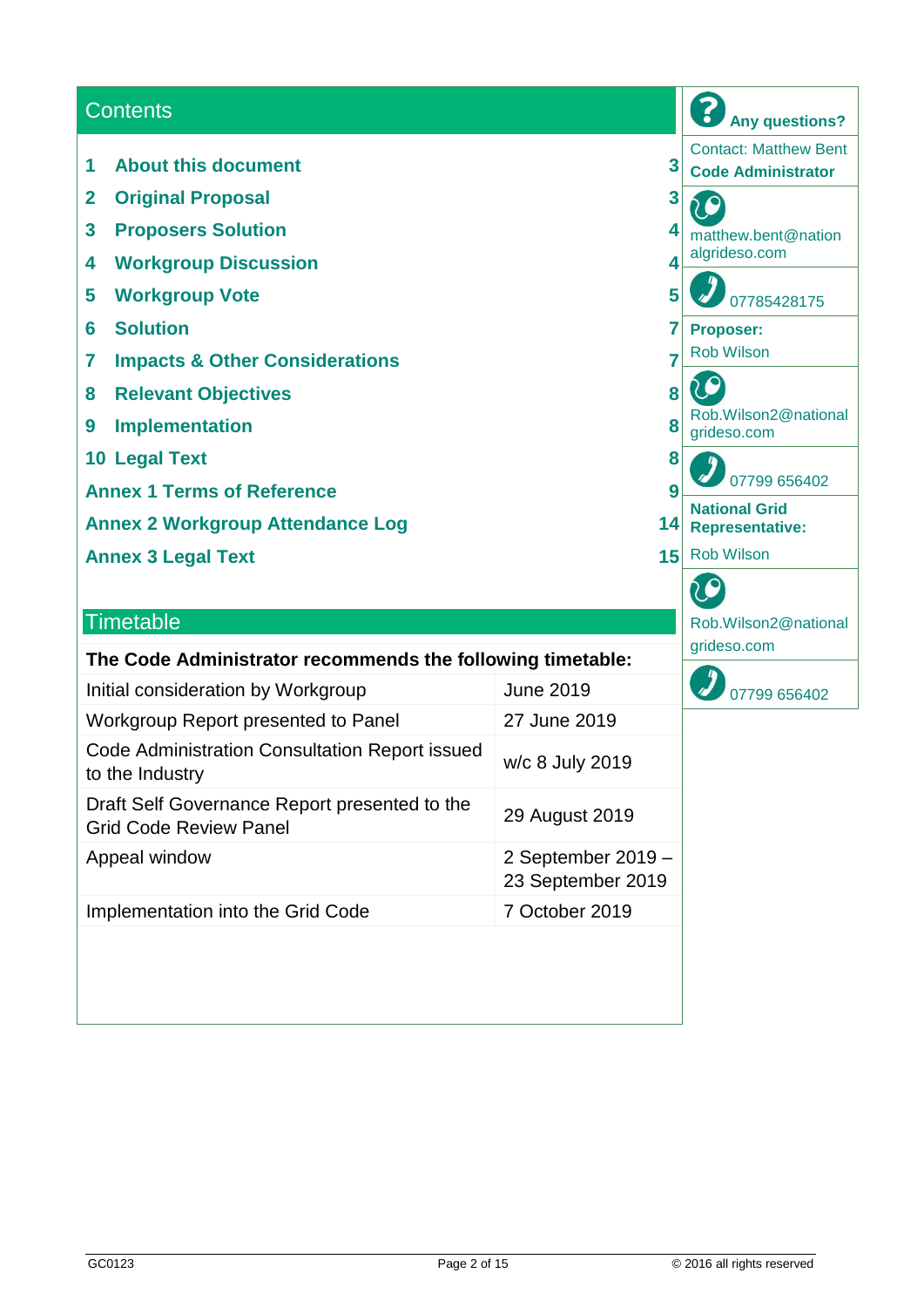## **1 About this document**

This document is the Workgroup Report that contains the discussion of the Workgroup which formed in June 2019 to develop and assess the proposal, the voting of the Workgroup held on 12 June 2019.

GC0123 was proposed by Rob Wilson from National Grid Electricity System Operator and was submitted to the Grid Code Review Panel for its consideration on May 2019. The Panel decided to send the Proposal to a Workgroup to be developed and assessed against the Grid Code Applicable Objectives.

GC0123 aims to amend this modification is being raised to clarify to user's certain functions performed by the Relevant Transmission Licensees as within the scope addressed by GC0122 and also to make other minor corrections indicated by the Panel.

#### **Workgroup Conclusions**

At the final Workgroup meeting, Workgroup members voted on the Original proposal. All members voted that the Original Proposal better facilitated the applicable Code Panel objectives as it reflected the licence changes.

## **2 Original Proposal**

*Section 2 (Original Proposal) are sourced directly from the Proposer and any statements or assertions have not been altered or substantiated/supported or refuted by the Workgroup. Section XX of the Workgroup contains the discussion by the Workgroup on the Proposal and the potential solution.*

## **Defect**

GC0122 reverted several instances of 'The Company', as changed in the facilitating modification for legal separation, GC0115, back to 'NGET' (National Grid Electricity Transmission) as they had been prior to GC0115. In a small number of cases it was noted that the requirements were more properly equally applicable to any of the transmission owners. It is therefore proposed that these references should read "the Relevant Transmission Licensee" which also reflects custom and practice since British Electricity Trading and Transmission Arrangements (BETTA).

The opportunity is also being taken to correct a small number of other pre-existing typographical errors noted in the panel discussion of GC0122.

## **What**

Please see the Legal Text Section for the list of the proposed changes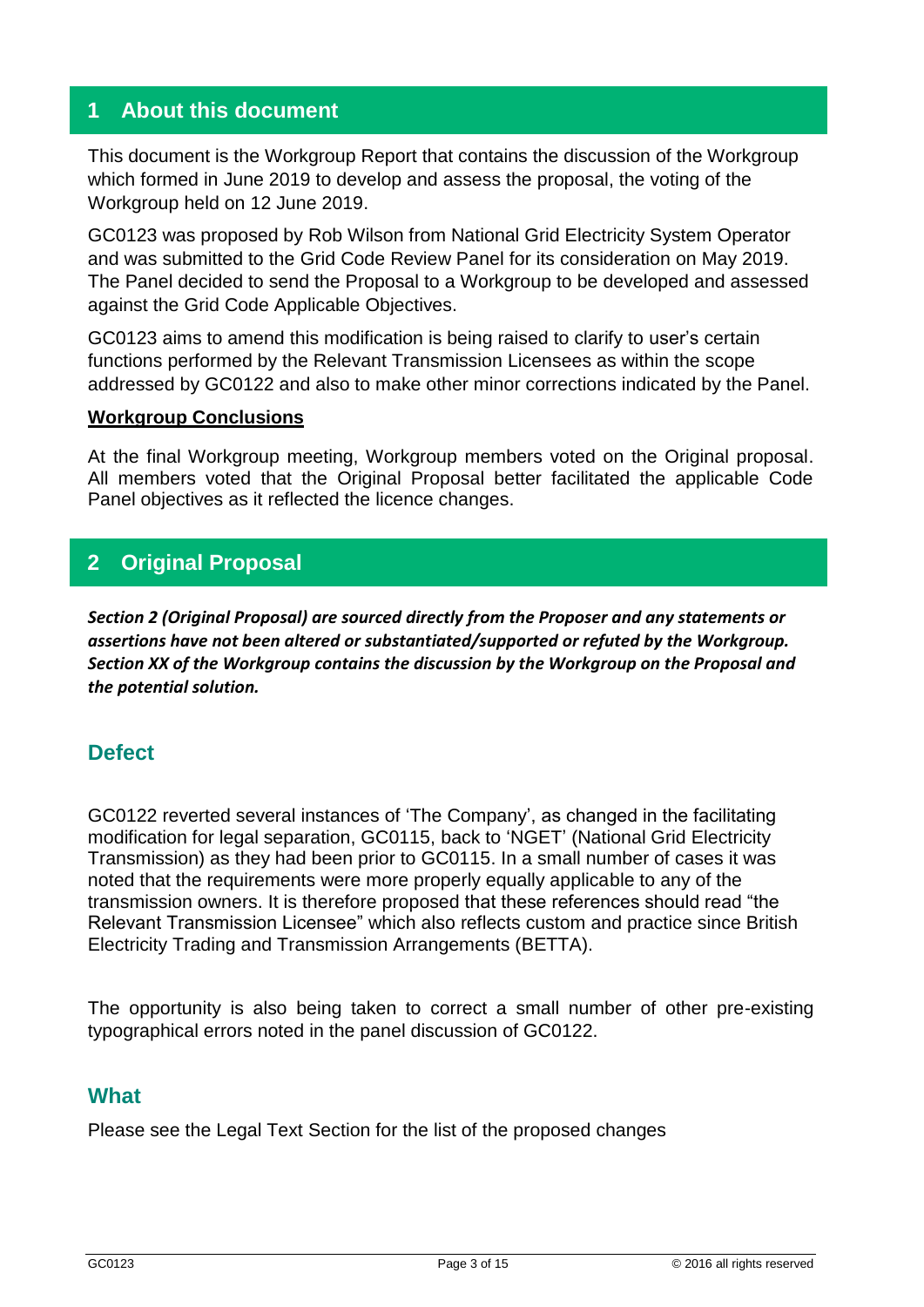## **Why**

This will provide clarity to users that interfaces with the transmission owner to whom they are connected will cover certain provisions of information, protection and Supervisory Control and Data Acquisition (SCADA) systems.

## **How**

It is proposed to modify the Grid Code to signpost users to "the Relevant Transmission Licensee" in the instances identified. Please see the Legal Text Section for the list of the proposed changes

## **3 Proposers Solution**

*Section 3 (Proposer's solution) are sourced directly from the Proposer and any statements or assertions have not been altered or substantiated/supported or refuted by the Workgroup. Section 7 of the Workgroup contains the discussion by the Workgroup on the Proposal and the potential solution.*

GC0122 reverted several instances of The Company back to NGET. It proposed that several of these references should read "the Relevant Transmission Licensee" as this reflects custom and practice since BETTA.

Please see the Legal Text Section for the list of the proposed changes here.

## **Does this modification impact a Significant Code Review (SCR) or other significant industry change projects, if so, how?**

This is not expected to impact an SCR.

## **Consumer Impacts**

No Consumer impacts are expected from this modification.

## **4 Workgroup Discussion**

The Workgroup convened once to discuss the issue, detail the scope of the proposed defect, devise potential solutions, assess the proposal in terms of the Grid Code Applicable Objectives.

The Proposer presented the defect that they had identified in the GC0123 Proposal and highlighted that the defect related to clarifying to users certain functions performed by the Relevant Transmission Licensees as within the scope addressed by GC0122 and also to make other minor corrections indicated by the Panel.

The Workgroup explored a number of aspects in its meetings to understand the implications of the proposed defect and solutions. The discussions and views of the Workgroup are outlined below.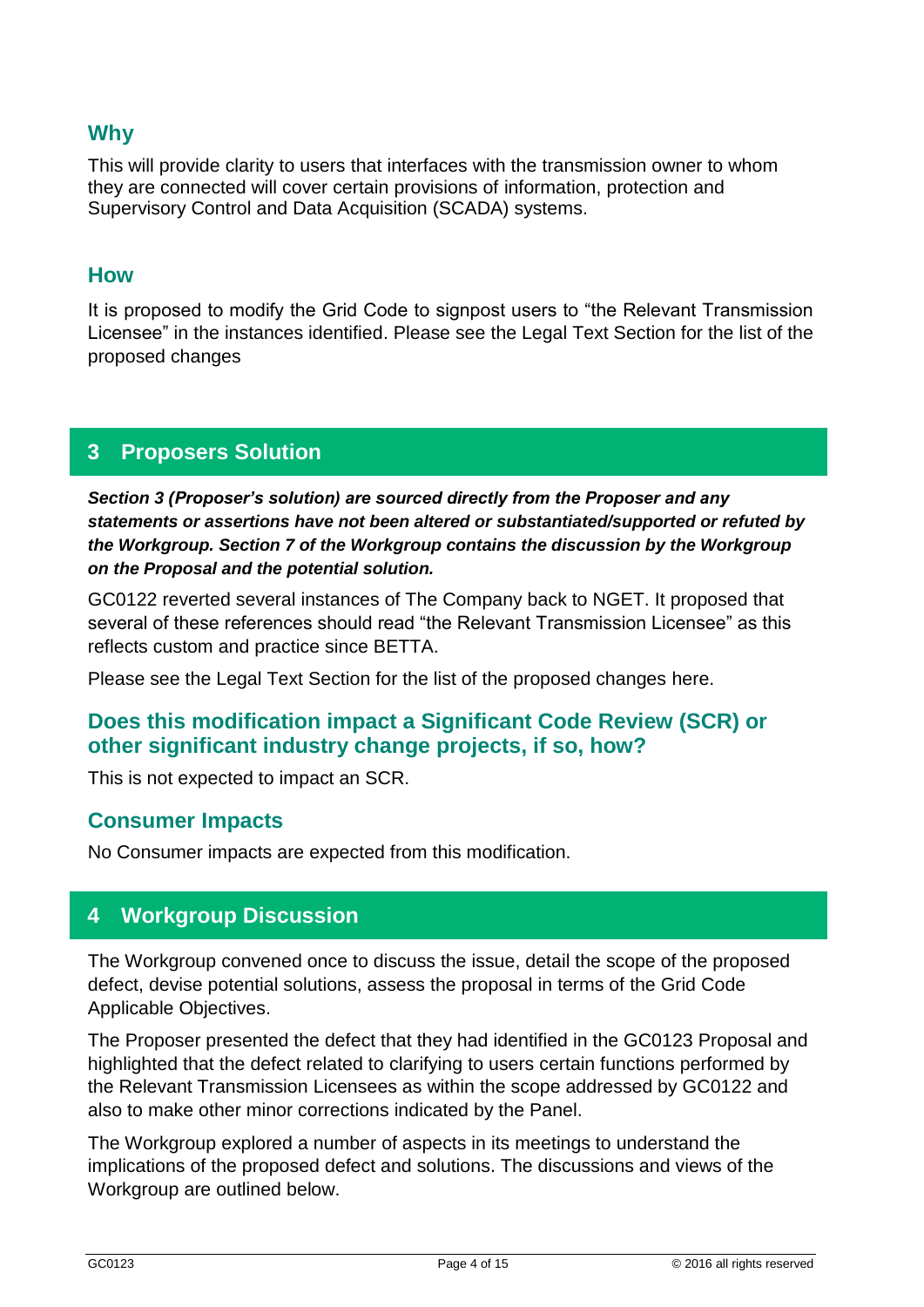## Unintended consequences

The Workgroup reviewed the proposed legal text to confirm that there were no unintended consequences caused by the changes. The workgroup confirmed that there were no unintended consequences and that the changes help clarify the position between the Relevant Transmission Licensees.

## Offshore Transmission Licensees

The Workgroup discussed the parties that could be affected by this modification, and it was highlighted by a Workgroup member that the Offshore Transmission licensees are defined in the Relevant Transmission Licensee definition, the Workgroup agreed that the proposed changes are not material and do not pose any further requirements onto Offshore Transmission Licensees, and that the Offshore Transmission Licensees should review the proposed solution.

The Workgroup agreed that the Terms of Reference had been met.

## **5 Workgroup Vote**

The Workgroup believe that the Terms of Reference have been fulfilled and GC0123 has been fully considered.

The Workgroup met on 12 June 2019 and voted on whether the Original would better facilitate the Applicable Grid Code Objectives than the baseline and what option was best overall.

The Workgroup voted against the Applicable Grid Code Objectives for the Original Proposal.

The Workgroup agreed unanimously that the Original was better that the baseline. The voting record is detailed below.

## **Vote 1: does the original or WACM facilitate the objectives better than the Baseline?**

| <b>Workgroup</b><br><b>Member</b> | <b>Better</b><br>facilitates<br>ACO(a) | <b>Better</b><br>facilitates<br>ACO(b)? | <b>Better</b><br><b>facilitates</b><br>ACO(C)? | <b>Better</b><br>facilitates ACO<br>$(d)$ ? | <b>Better</b><br>facilitates<br>ACO(e)? | <b>Overall</b><br>(Y/N) |
|-----------------------------------|----------------------------------------|-----------------------------------------|------------------------------------------------|---------------------------------------------|-----------------------------------------|-------------------------|
|                                   | Rob Wilson (Proposer – NGESO)          |                                         |                                                |                                             |                                         |                         |
| Original                          | Yes                                    | <b>Neutral</b>                          | <b>Neutral</b>                                 | <b>Neutral</b>                              | Yes                                     | Yes                     |
| <b>Voting statement:</b>          |                                        |                                         |                                                |                                             |                                         |                         |

This modification makes a small number of corrections to the Grid Code to clarify obligations on transmission licensees as highlighted in the work on legal separation. It reflects actual practices and will not lead to any party carrying out additional tasks.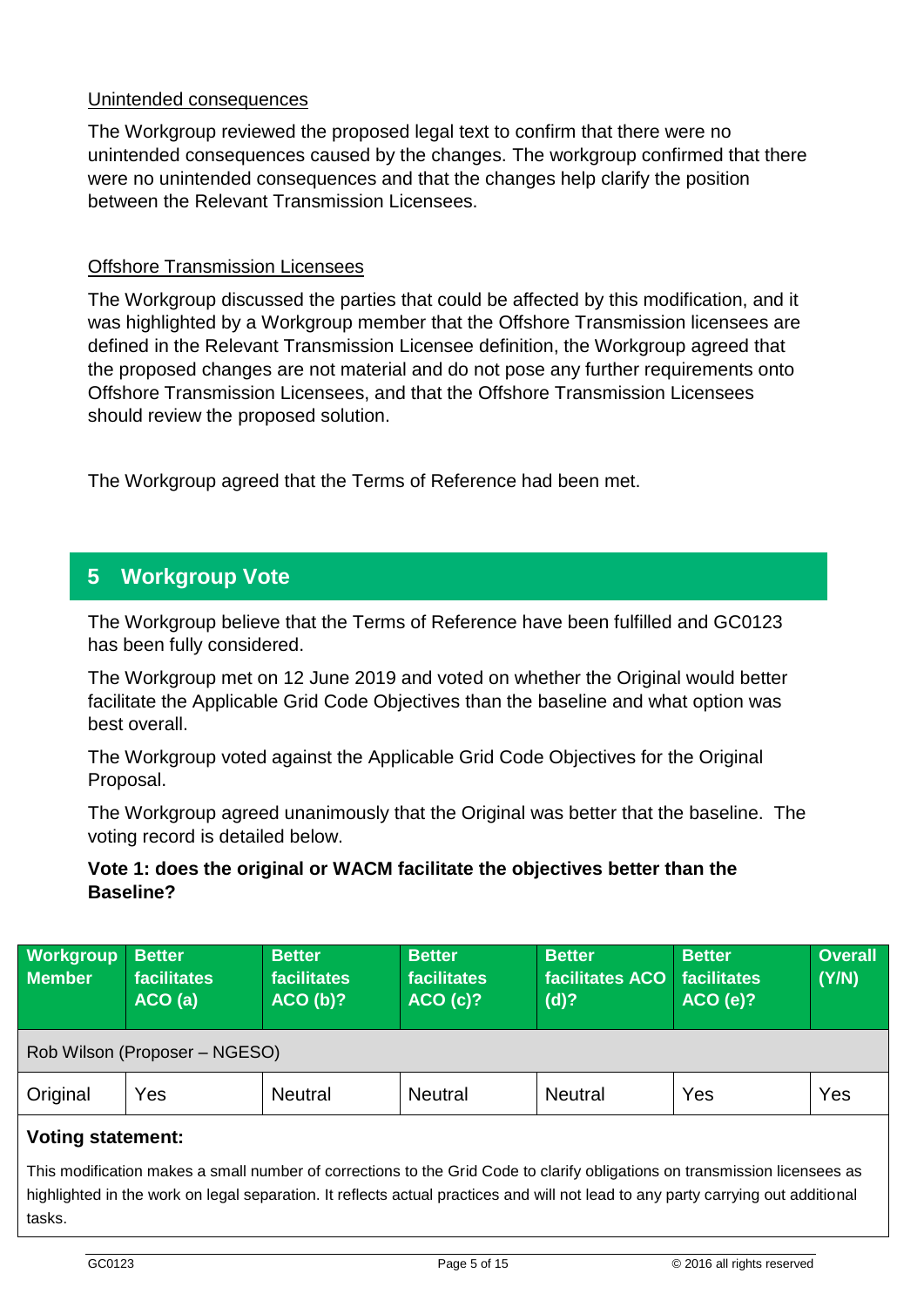|                                                                                                                                                                                                                                                                                                                                                                                                                                                                                                                                                                                          | Richard Woodward (Workgroup Member - NGET)                                                                                                                                                                                                                                                                                                                                                                                                                                                                                                                                               |                |                |                |     |     |  |  |
|------------------------------------------------------------------------------------------------------------------------------------------------------------------------------------------------------------------------------------------------------------------------------------------------------------------------------------------------------------------------------------------------------------------------------------------------------------------------------------------------------------------------------------------------------------------------------------------|------------------------------------------------------------------------------------------------------------------------------------------------------------------------------------------------------------------------------------------------------------------------------------------------------------------------------------------------------------------------------------------------------------------------------------------------------------------------------------------------------------------------------------------------------------------------------------------|----------------|----------------|----------------|-----|-----|--|--|
| Original                                                                                                                                                                                                                                                                                                                                                                                                                                                                                                                                                                                 | Yes                                                                                                                                                                                                                                                                                                                                                                                                                                                                                                                                                                                      | <b>Neutral</b> | <b>Neutral</b> | Yes            | Yes | Yes |  |  |
| <b>Voting statement:</b><br>I am happy with the approach taken in this modification to clarify specific references to 'NGET', 'The Company' and<br>'Relevant Transmission Licensees' - removing any ambiguity for Grid Code users and avoiding any risk of inconsistent<br>treatment of the Onshore TOs.<br>As discussed during the workgroup, I would encourage the Offshore Transmission Licensees (who are captured in the<br>definition of 'Relevant Transmission Licensee') to make sure they are satisfied that these changes do not cause any<br>unforeseen consequences for them |                                                                                                                                                                                                                                                                                                                                                                                                                                                                                                                                                                                          |                |                |                |     |     |  |  |
| Gerry Cleary (Workgroup Member - SHE Transmission)                                                                                                                                                                                                                                                                                                                                                                                                                                                                                                                                       |                                                                                                                                                                                                                                                                                                                                                                                                                                                                                                                                                                                          |                |                |                |     |     |  |  |
| Original                                                                                                                                                                                                                                                                                                                                                                                                                                                                                                                                                                                 | Yes                                                                                                                                                                                                                                                                                                                                                                                                                                                                                                                                                                                      | <b>Neutral</b> | <b>Neutral</b> | Yes            | Yes | Yes |  |  |
| <b>Voting statement:</b><br>Overall yes                                                                                                                                                                                                                                                                                                                                                                                                                                                                                                                                                  |                                                                                                                                                                                                                                                                                                                                                                                                                                                                                                                                                                                          |                |                |                |     |     |  |  |
|                                                                                                                                                                                                                                                                                                                                                                                                                                                                                                                                                                                          | Graeme Vincent (Workgroup Member - Scottish Power)                                                                                                                                                                                                                                                                                                                                                                                                                                                                                                                                       |                |                |                |     |     |  |  |
| Original                                                                                                                                                                                                                                                                                                                                                                                                                                                                                                                                                                                 | Yes                                                                                                                                                                                                                                                                                                                                                                                                                                                                                                                                                                                      | <b>Neutral</b> | <b>Neutral</b> | <b>Neutral</b> | Yes | Yes |  |  |
| <b>Voting statement:</b><br>The modification clarifies the obligations between the System Operator and Transmission Owners (TOs) which have arisen<br>from the previous legal separation modifications and (within the scope of this modification) ensures that all Relevant<br>Transmission Licensees are treated equally.                                                                                                                                                                                                                                                              |                                                                                                                                                                                                                                                                                                                                                                                                                                                                                                                                                                                          |                |                |                |     |     |  |  |
|                                                                                                                                                                                                                                                                                                                                                                                                                                                                                                                                                                                          | Andrew Colley (Workgroup Member Alternate - SSE Generation)                                                                                                                                                                                                                                                                                                                                                                                                                                                                                                                              |                |                |                |     |     |  |  |
| Original                                                                                                                                                                                                                                                                                                                                                                                                                                                                                                                                                                                 | Yes                                                                                                                                                                                                                                                                                                                                                                                                                                                                                                                                                                                      | <b>Neutral</b> | <b>Neutral</b> | <b>Neutral</b> | Yes | Yes |  |  |
| <b>Voting statement:</b><br>$(i)$ and $(v)$ .                                                                                                                                                                                                                                                                                                                                                                                                                                                                                                                                            | The proposal clarifies references within the Grid Code that incorrectly assign responsibilities to a specific Licensee (NGET),<br>rather than a group of Licensees (Relevant Transmission Licensees).<br>This clarity will ensure that all Relevant Transmission Licensees fully understand, without ambiguity, what is or may be<br>required of them by the Code, thereby resulting in a more efficient management of the transmission system, as well as<br>improved clarity for Gird Code users. As such the proposed changes, will better facilitate Grid Code Applicable Objectives |                |                |                |     |     |  |  |

# **Vote 2 –** *Which option is the best?*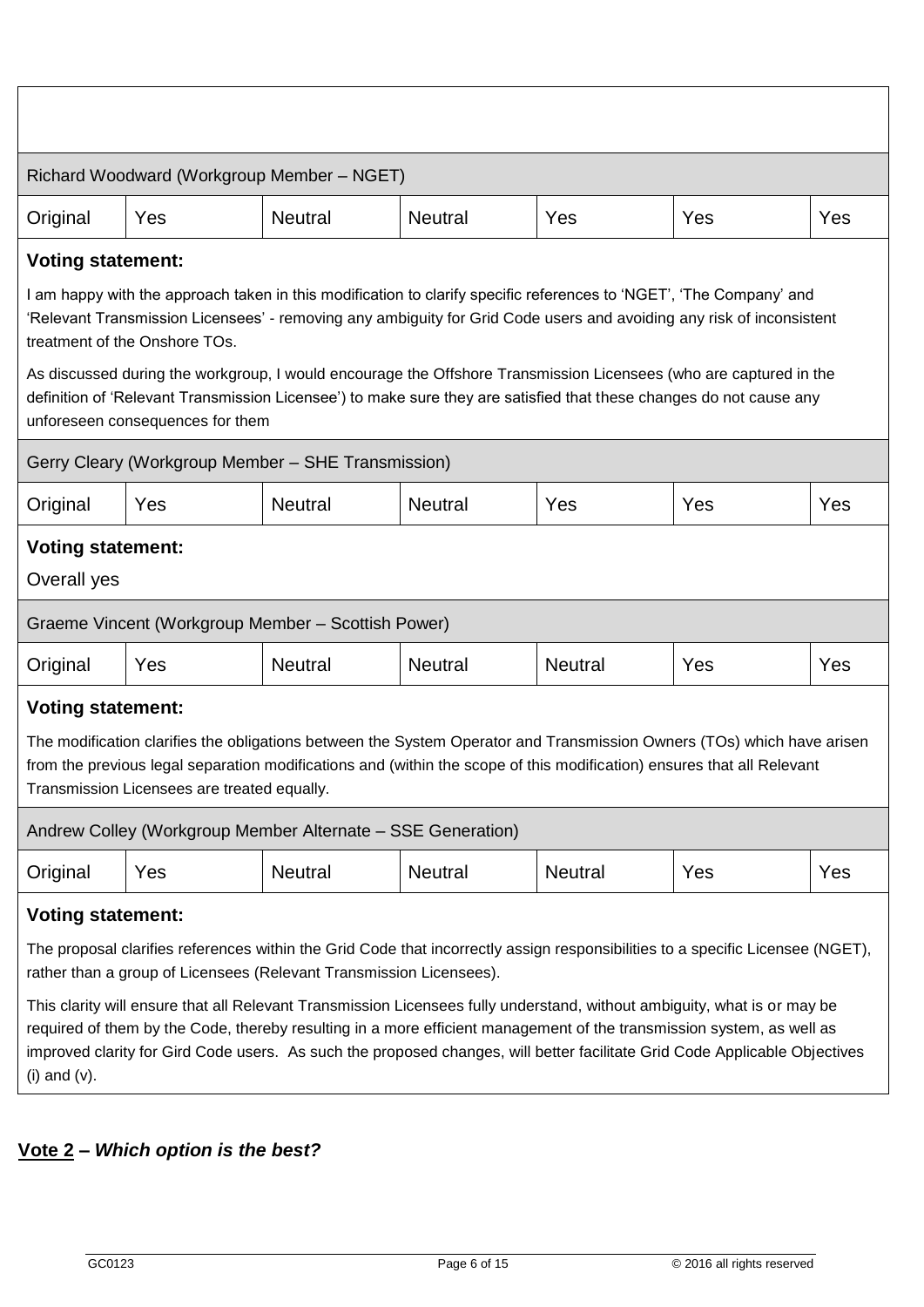| <b>Workgroup Member</b>                    | <b>BEST Option?</b> |
|--------------------------------------------|---------------------|
| Rob Wilson (Proposer)                      | Original            |
| Richard Woodward (Workgroup Member)        | Original            |
| Gerry Cleary (Workgroup Member)            | Original            |
| Graeme Vincent (Workgroup Member)          | Original            |
| Andrew Colley (Workgroup Member Alternate) | Original            |

## **6 Solution**

GC0122 reverted several instances of The Company back to NGET. It proposed that several of these references should read "the Relevant Transmission Licensee" as this reflects custom and practice since BETTA.

Please see the Legal Text Section for the list of the proposed changes here.

## **7 Impacts & Other Considerations**

No Cross Code, Consumer, IS System, Business Process or Environmental impacts are expected from this modification.

## **Does this modification impact a Significant Code Review (SCR) or other significant industry change projects, if so, how?**

This is not expected to impact an SCR.

## **Consumer Impacts**

No Consumer impacts are expected from this modification.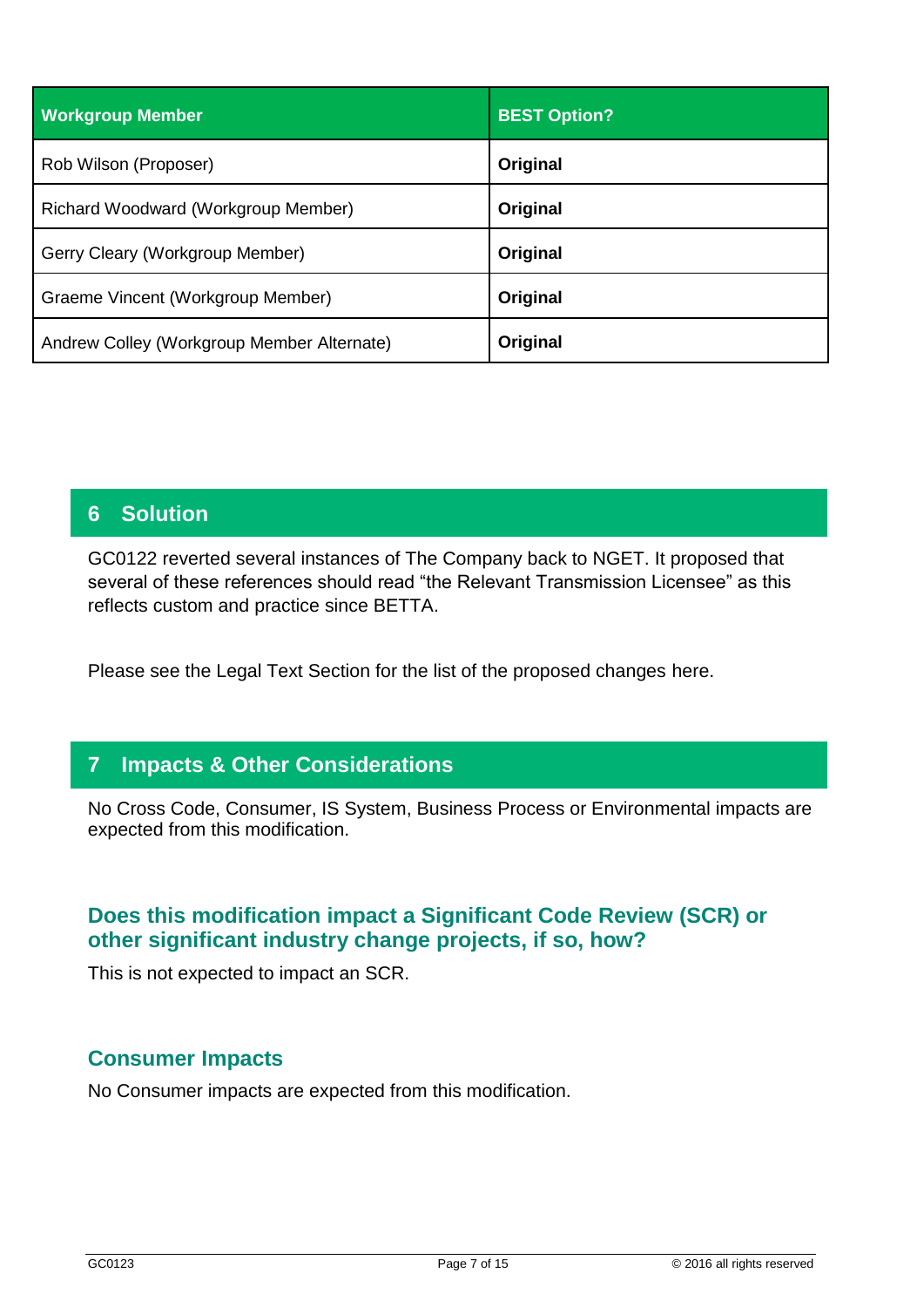## **8 Relevant Objectives**

## Impact of the modification on the Applicable Grid Code Objectives:

| <b>Relevant Objective</b>                                                                                                                                                                                                                                                                                                                                                              | Identified impact |
|----------------------------------------------------------------------------------------------------------------------------------------------------------------------------------------------------------------------------------------------------------------------------------------------------------------------------------------------------------------------------------------|-------------------|
| (a) To permit the development, maintenance and operation of<br>an efficient, coordinated and economical system for the<br>transmission of electricity                                                                                                                                                                                                                                  | Positive          |
| (b) Facilitating effective competition in the generation and<br>supply of electricity (and without limiting the foregoing, to<br>facilitate the national electricity transmission system being<br>made available to persons authorised to supply or<br>generate electricity on terms which neither prevent nor<br>restrict competition in the supply or generation of<br>electricity); | <b>Neutral</b>    |
| (c) Subject to sub-paragraphs (i) and (ii), to promote the<br>security and efficiency of the electricity generation,<br>transmission and distribution systems in the national<br>electricity transmission system operator area taken as a<br>whole;                                                                                                                                    | <b>Neutral</b>    |
| (d) To efficiently discharge the obligations imposed upon the<br>licensee by this license and to comply with the Electricity<br>Regulation and any relevant legally binding decisions of<br>the European Commission and/or the Agency; and                                                                                                                                             | <b>Neutral</b>    |
| (e) To promote efficiency in the implementation and<br>administration of the Grid Code arrangements                                                                                                                                                                                                                                                                                    | Positive          |

This modification seeks to correct references that signpost users to a specific Licensee (NGET) rather than Licensees as a class (Relevant Transmission Licensee). This should be more efficient for users of the code.

## **9 Implementation**

This modification will be implemented 10 working days following the Grid Code Review Panel vote

# **10 Legal Text**

The legal text for this modification can be found in Annex 3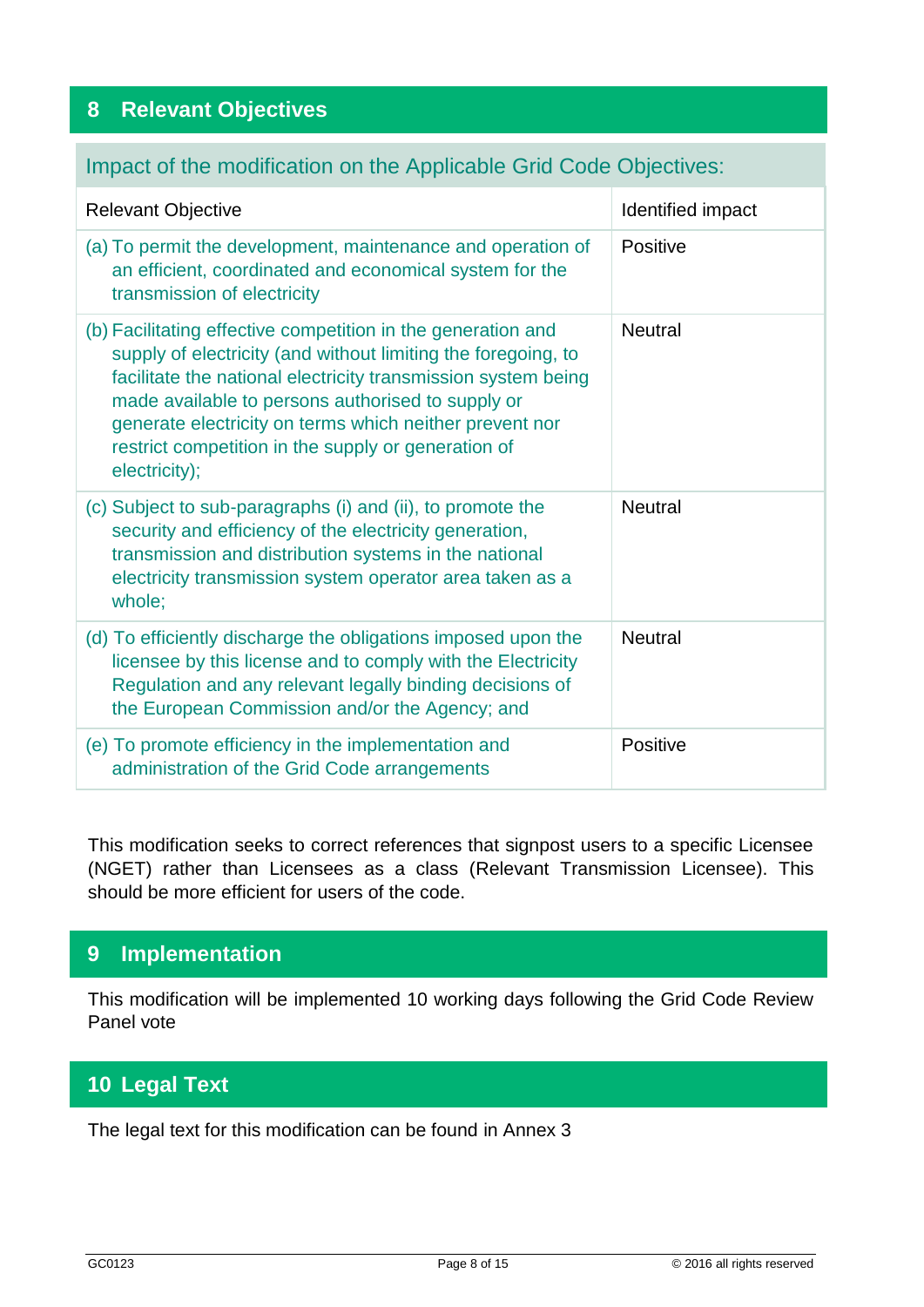# **Annex 1 Terms of Reference**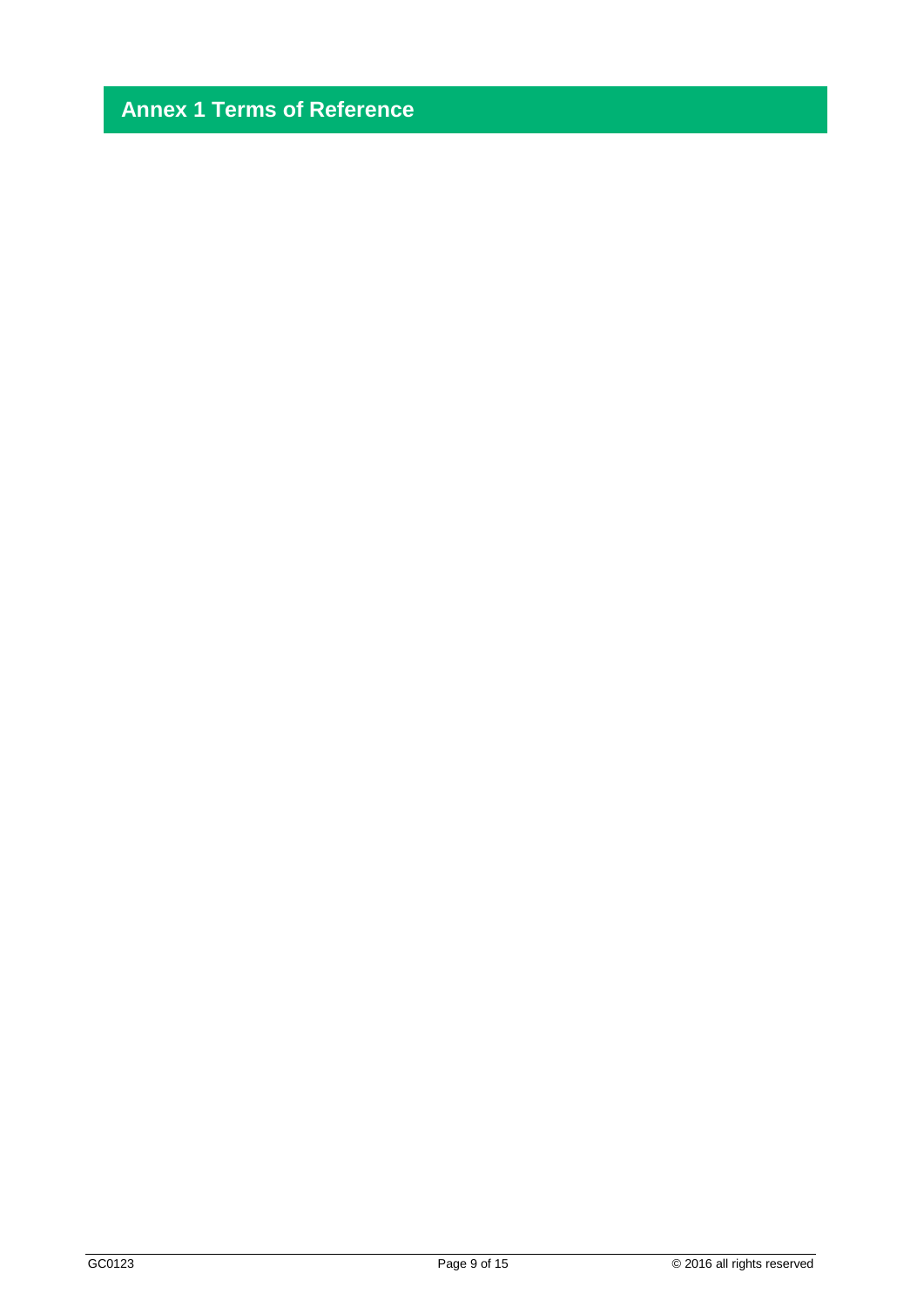## **Workgroup Terms of Reference and Membership TERMS OF REFERENCE FOR GC0123 WORKGROUP**

**GC0123 - Clarifying references to NGET and Relevant Transmission Licensees** 

#### **Responsibilities**

- 1. The Workgroup is responsible for assisting the Grid Code Review Panel in the evaluation of Grid Code Modification Proposal **GC0123:'Clarifying references to NGET and Relevant Transmission Licensees** proposed by Gregory Heavens of National Grid Electricity System Operator in March 2019 and presented to the Grid Code Review Panel on 28March 2019.
- 2. The proposal must be evaluated to consider whether it better facilitates achievement of the Grid Code Objectives. These can be summarised as follows:
	- *(i) To permit the development, maintenance and operation of an efficient, coordinated and economical system for the transmission of electricity;*
	- *(ii) To facilitate competition in the generation and supply of electricity (and without limiting the foregoing, to facilitate the national electricity transmission system being made available to persons authorised to supply or generate electricity on terms which neither prevent nor restrict competition in the supply or generation of electricity);*
	- *(iii) Subject to sub-paragraphs (i) and (ii), to promote the security and efficiency of the electricity generation, transmission and distribution systems in the national; and*
	- *(iv) To efficiently discharge the obligations imposed upon the licensee by this license and to comply with the Electricity Regulation and any relevant legally binding decisions of the European Commission and/or the Agency. In conducting its business, the Workgroup will at all times endeavour to operate in a manner that is consistent with the Code Administration Code of Practice principles.*
	- *(v) To promote efficiency in the implementation and administration of the Grid Code arrangements.*

#### **Scope**

- 3. The Workgroup must consider the issues raised by the Modification Proposal and consider if the proposal identified better facilitates achievement of the Grid Code Objectives.
- 4. In addition to the overriding requirement of point 3 above, the Workgroup shall consider and report on the following specific issues:
	- *a) Implementation and costs;*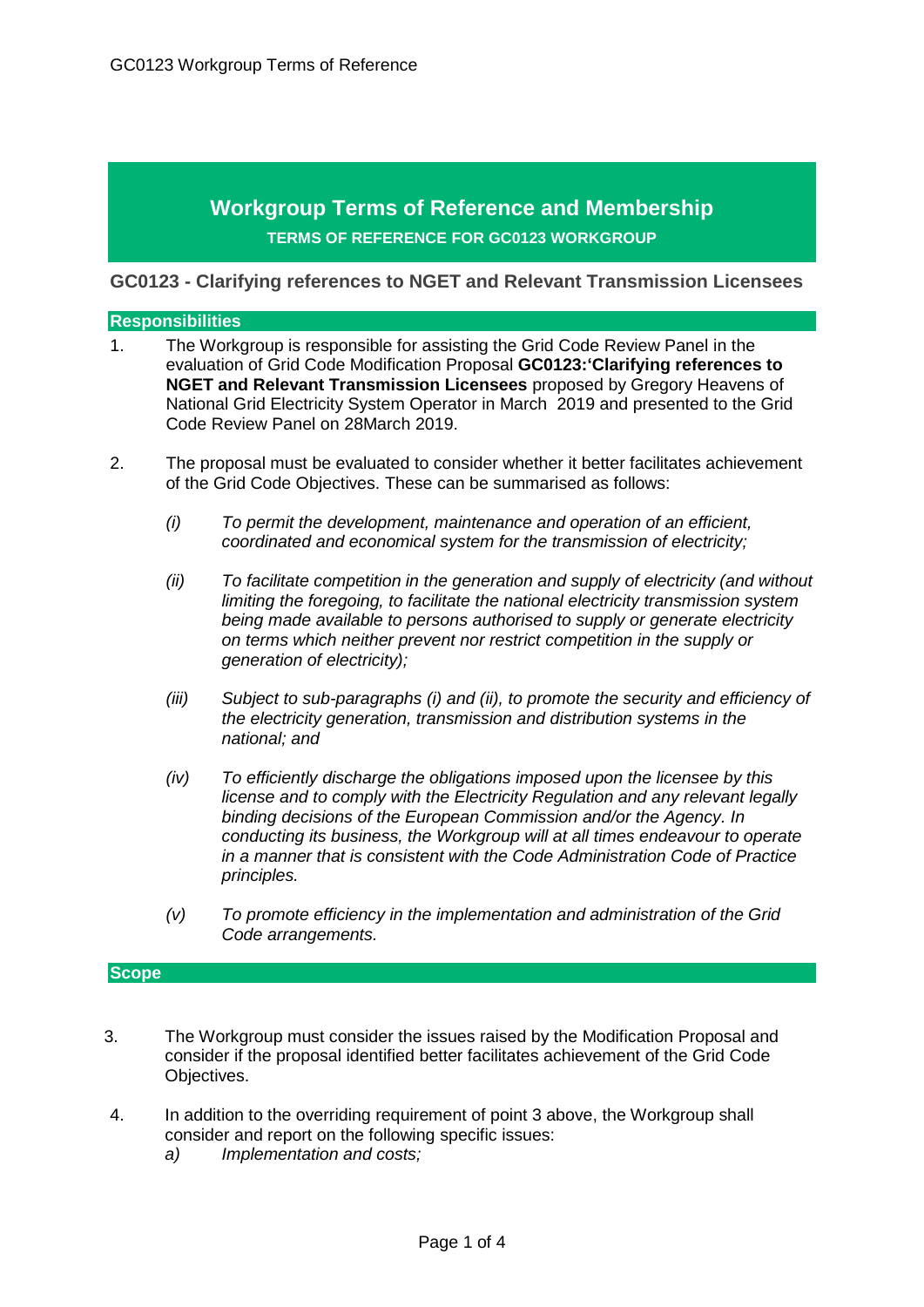#### GC0123 Workgroup Terms of Reference

- *b) Review draft legal text should it have been provided. If legal text is not submitted within the Grid Code Modification Proposal the Workgroup should be instructed to assist in the developing of the legal text; and*
- *c) Consider whether any further Industry experts or stakeholders should be invited to participate within the Workgroup to ensure that all potentially affected stakeholders have the opportunity to be represented in the Workgroup. Demonstrate what has been done to cover this clearly in the report*
- *d) Consider impacts on TOs*
- 5. As per Grid Code GR20.8 (a) and (b) the Workgroup should seek clarification and guidance from the Grid Code Review Panel when appropriate and required.
- 6. The Workgroup is responsible for the formulation and evaluation of any Workgroup Alternative Grid Code Modifications arising from Group discussions which would, as compared with the Modification Proposal or the current version of the Grid Code, better facilitate achieving the Grid Code Objectives in relation to the issue or defect identified.
- 7. The Workgroup should become conversant with the definition of Workgroup Alternative Grid Code Modification which appears in the Governance Rules of the Grid Code. The definition entitles the Group and/or an individual member of the Workgroup to put forward a Workgroup Alternative Code Modification proposal if the member(s) genuinely believes the alternative proposal compared with the Modification Proposal or the current version of the Grid Code better facilitates the Grid Code objectives The extent of the support for the Modification Proposal or any Workgroup Alternative Modification (WACM) proposal WACM arising from the Workgroup's discussions should be clearly described in the final Workgroup Report to the Grid Code Review Panel.
- 8. Workgroup members should be mindful of efficiency and propose the fewest number of WACM proposals as possible. All new alternative proposals need to be proposed using the Alternative Request Proposal form ensuring a reliable source of information for the Workgroup, Panel, Industry participants and the Authority.
- 9. All WACM proposals should include the Proposer(s)'s details within the final Workgroup report, for the avoidance of doubt this includes WACM proposals which are proposed by the entire Workgroup or subset of members.
- 10. There is an option for the Workgroup to undertake a period of Consultation in accordance with Grid Code GR. 20.11, if defined within the timetable agreed by the Grid Code Panel. Should the Workgroup determine that they see the benefit in a Workgroup Consultation being issued they can recommend this to the Grid Code Review Panel to consider.
- 11. Following the Consultation period the Workgroup is required to consider all responses including any Workgroup Consultation Alternative Requests. In undertaking an assessment of any Workgroup Consultation Alternative Request, the Workgroup should consider whether it better facilitates the Grid Code Objectives than the current version of the Grid Code.
- 12. As appropriate, the Workgroup will be required to undertake any further analysis and update the appropriate sections of the original Modification Proposal and/or WACM proposals (Workgroup members cannot amend the original text submitted by the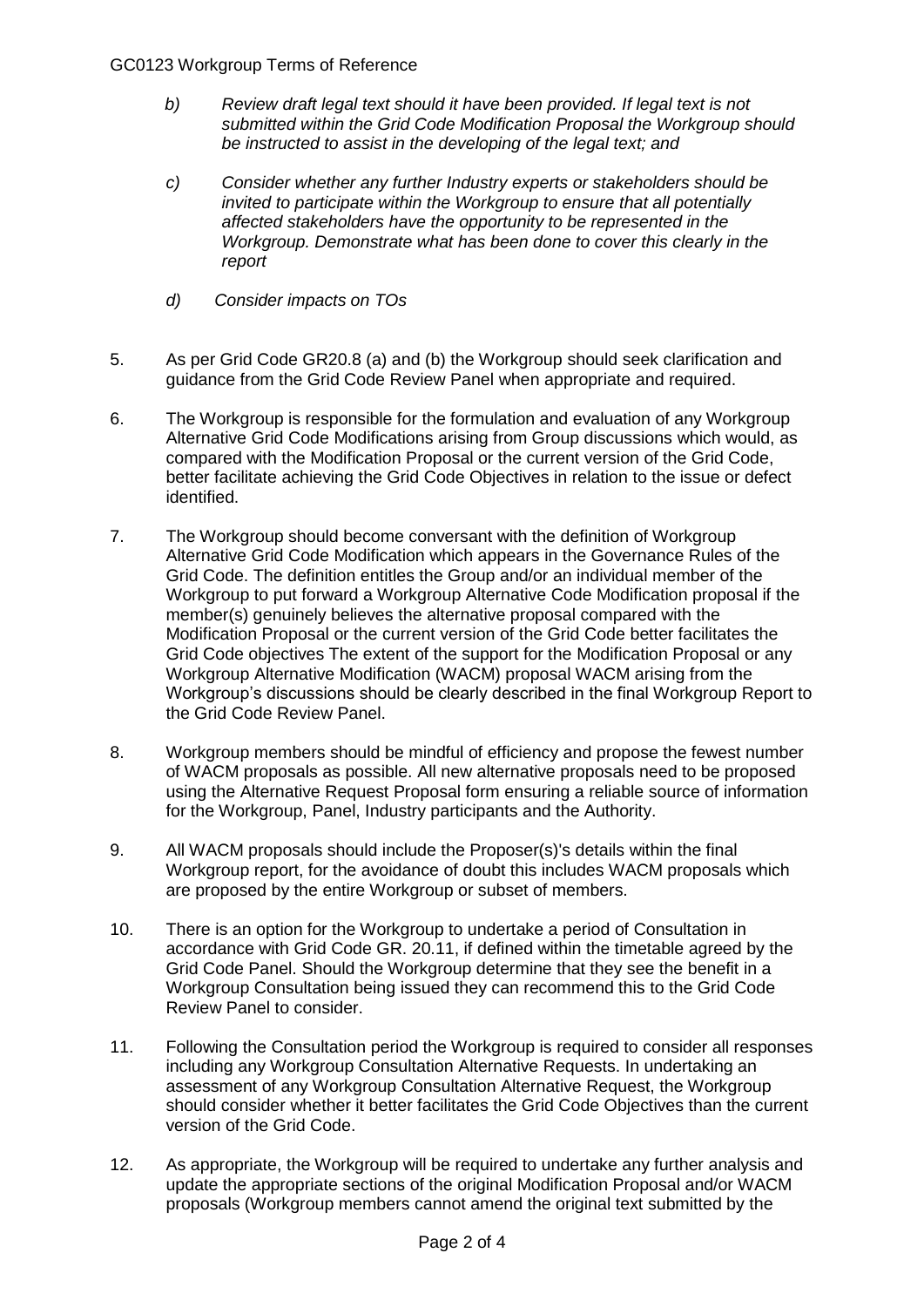#### GC0123 Workgroup Terms of Reference

Proposer of the modification) All responses including any Workgroup Consultation Alternative Requests shall be included within the final report including a summary of the Workgroup's deliberations and conclusions. The report should make it clear where and why the Workgroup chairman has exercised their right under the Grid Code to progress a Workgroup Consultation Alternative Request or a WACM proposal against the majority views of Workgroup members. It should also be explicitly stated where, under these circumstances, the Workgroup chairman is employed by the same organisation who submitted the Workgroup Consultation Alternative Request.

13. The Workgroup is to submit its final report to the Modifications Panel Secretary on 22 May 2019 for circulation to Panel Members. The final report conclusions will be presented to the Grid Code Review Panel meeting on 30 May 2019.

#### **Membership**

It is recommended that the Workgroup has the following members:

| <b>Role</b>                   | <b>Name</b>             | <b>Representing (User</b><br>nominated)             |
|-------------------------------|-------------------------|-----------------------------------------------------|
| Chair                         | <b>Matthew Bent</b>     | Code Administrator                                  |
| <b>Technical Secretary</b>    | <b>Matthew Bent</b>     | Code Administrator                                  |
| National Grid Representative* | Rob Wilson              | <b>National Grid Electricity System</b><br>Operator |
| <b>Workgroup Member</b>       | Gerry Cleary            | <b>SHE Transmission</b>                             |
| Workgroup Member              | Garth Graham            | <b>SSE</b>                                          |
| Workgroup Member Alternate    | <b>Andrew Colley</b>    | <b>SSE</b>                                          |
| Workgroup Member              | <b>Graeme Vincent</b>   | <b>Scottish Power</b>                               |
| Workgroup Member              | <b>Richard Woodward</b> | <b>National Grid Electricity</b><br>Transmission    |

- 14. A (\*) Workgroup must comprise at least 5 members (who may be Panel Members). The roles identified with an asterisk (\*) in the table above contribute toward the required quorum, determined in accordance with paragraph 15 below.
- 15. The Grid Code Review Panel must agree a number that will be quorum for each Workgroup meeting. The agreed figure for GC0123 is that at least 5 Workgroup members must participate in a meeting for quorum to be met.
- 16. A vote is to take place by all eligible Workgroup members on the Modification Proposal and each WACM proposal and Workgroup Consultation Alternative Request based on their assessment of the Proposal(s) against the Grid Code objectives when compared against the current Grid Code baseline.
	- Do you support the Original or any of the alternative Proposals?
	- Which of the Proposals best facilitates the Grid Code Objectives?

The Workgroup chairman shall not have a vote, casting or otherwise. The results from the vote and the reasons for such voting shall be recorded in the Workgroup report in as much detail as practicable.

17. It is expected that Workgroup members would only abstain from voting under limited circumstances, for example where a member feels that a proposal has been insufficiently developed. Where a member has such concerns, they should raise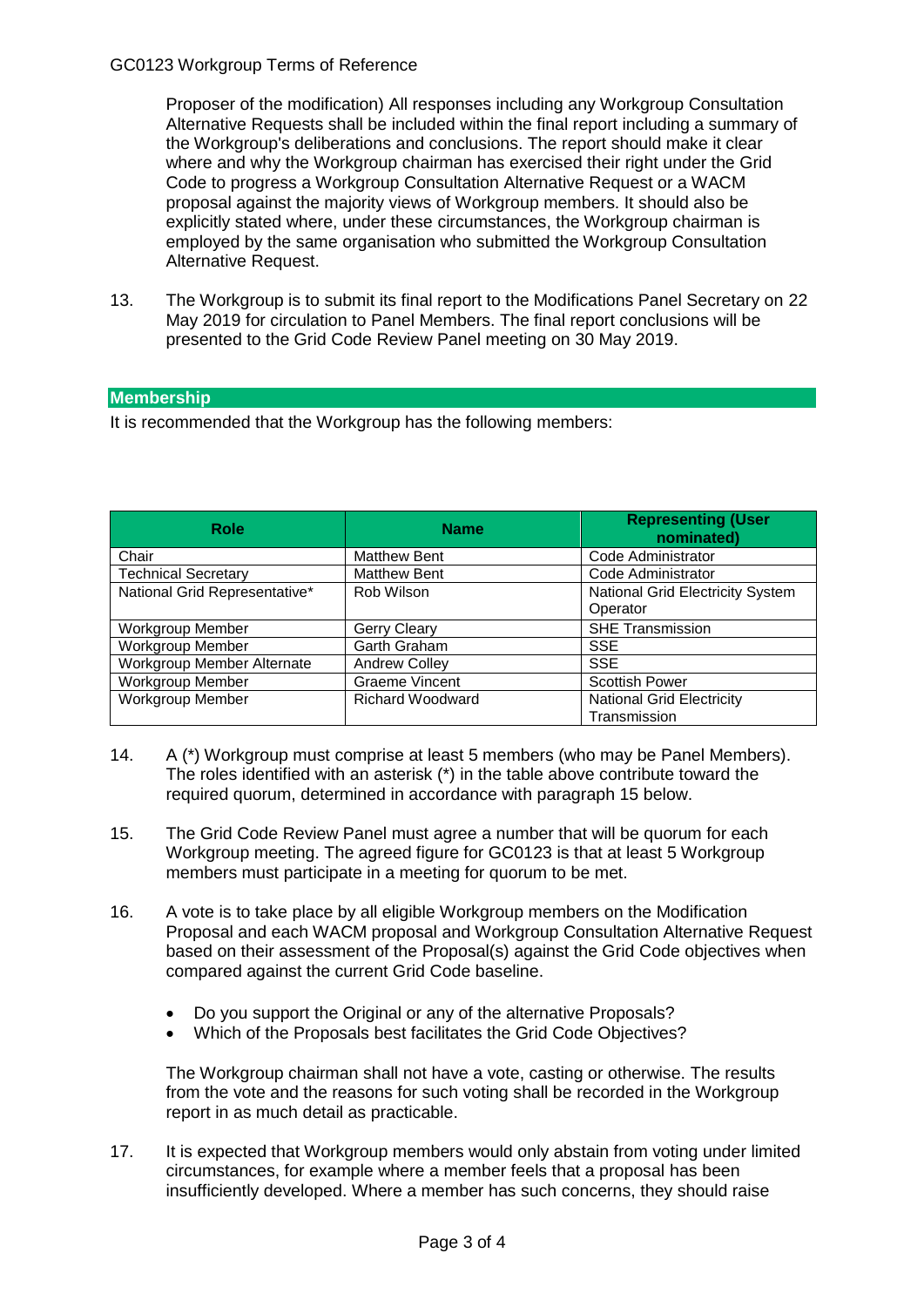these with the Workgroup chairman at the earliest possible opportunity and certainly before the Workgroup vote takes place. Where abstention occurs, the reason should be recorded in the Workgroup report.

- 18. Workgroup members or their appointed alternate are required to attend a minimum of 50% of the Workgroup meetings to be eligible to participate in the Workgroup vote.
- 19. The Technical Secretary shall keep an Attendance Record for the Workgroup meetings and circulate the Attendance Record with the Action Notes after each meeting. This will be attached to the final Workgroup report.
- 20. The Workgroup membership can be amended from time to time by the Grid Code Review Panel and the Chairman of the Workgroup.

#### **Appendix 1 – Indicative Workgroup Timetable**

Full timeline to be confirmed.

The March 2019 Panel agreed for the Workgroup Report to be submitted in May 2019.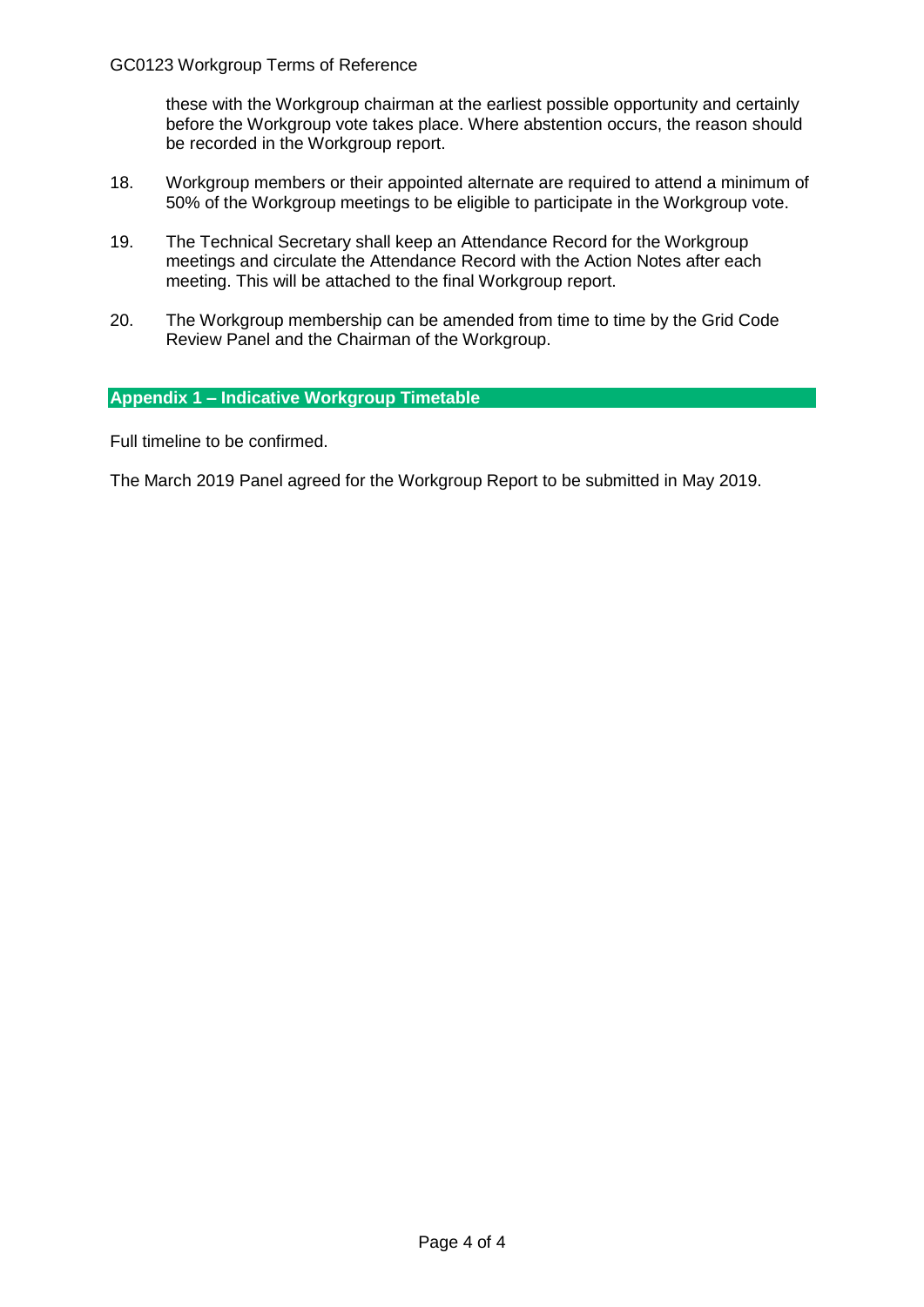# **Annex 2 Workgroup Attendance Log**

## Workgroup Meeting 1

| <b>Name</b>             | Company                                       | <b>Attended</b> |
|-------------------------|-----------------------------------------------|-----------------|
| <b>Andrew Colley</b>    | <b>SSE</b>                                    | Yes             |
| <b>Graeme Vincent</b>   | <b>SP Energy Networks</b>                     | Yes             |
|                         |                                               | Yes             |
| <b>Richard Woodward</b> | <b>National Grid Electricity Transmission</b> |                 |
|                         |                                               | Yes             |
| Rob Wilson              | National Grid Electricity System Operator     |                 |
| <b>Gerry Cleary</b>     | <b>SHE Transmission</b>                       | Yes             |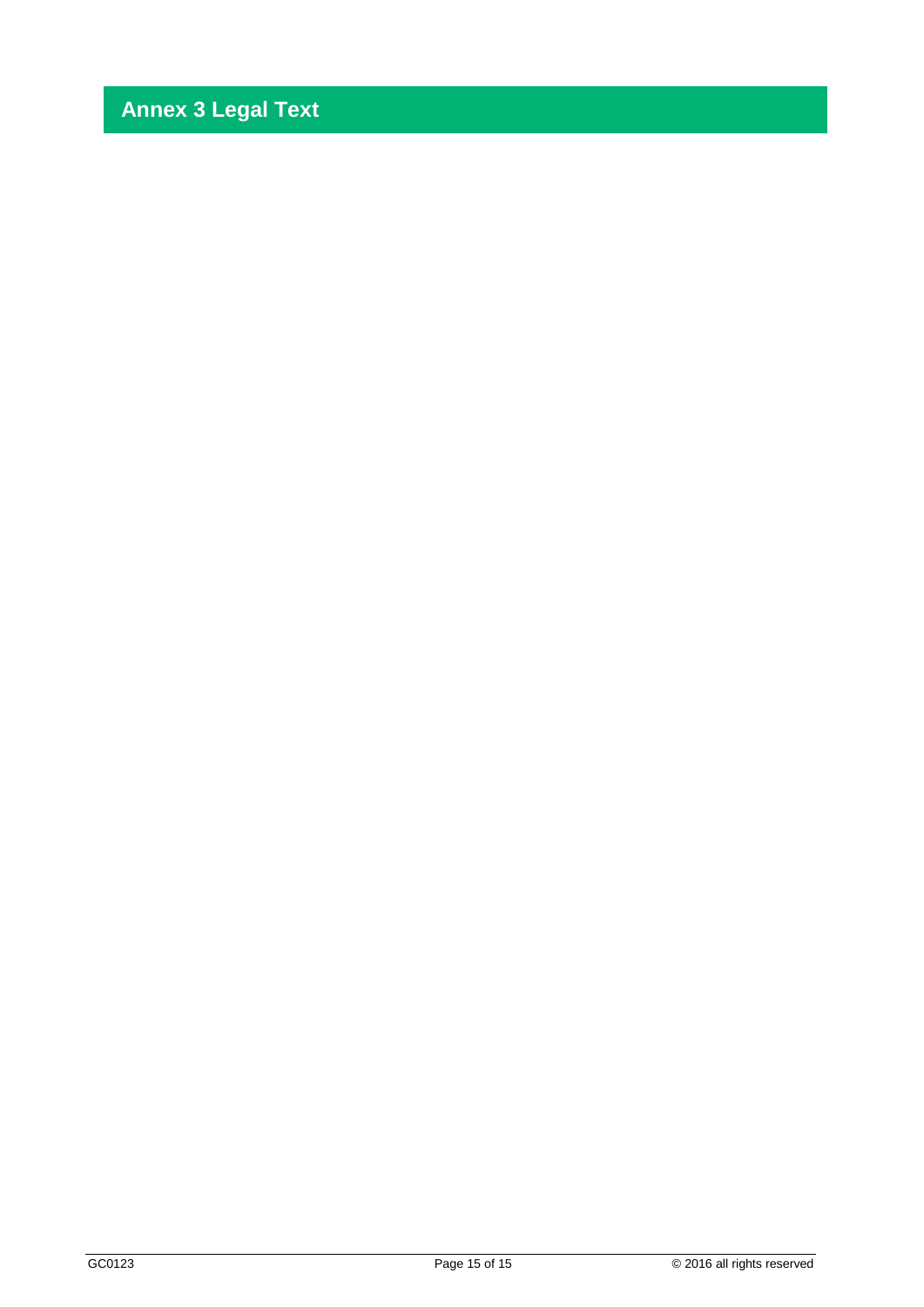## **CONNECTION CONDITIONS**

**(CC)**

#### CC.6.2.2.2.2 Fault Clearance Times

- (a) The required fault clearance time for faults on the **GB Generator's** or **DC Converter Station** owner's equipment directly connected to the **National Electricity Transmission System** or **OTSDUW Plant and Apparatus** and for faults on the **National Electricity Transmission System** directly connected to the **GB Generator** or **DC Converter Station** owner's equipment or **OTSDUW Plant and Apparatus**, from fault inception to the circuit breaker arc extinction, shall be set out in the **Bilateral Agreement**. The fault clearance time specified in the **Bilateral Agreement** shall not be shorter than the durations specified below:
	- (i) 80ms at 400kV
	- (ii) 100ms at 275kV
	- (iii) 120ms at 132kV and below

but this shall not prevent the **GB Code User** or the **Relevant Transmission LicenseeNGET** or the **GB Generator** (including in respect of **OTSDUW Plant and Apparatus**) from selecting a shorter fault clearance time on their own **Plant** and **Apparatus** provided **Discrimination** is achieved.

A longer fault clearance time may be specified in the **Bilateral Agreement** for faults on the **National Electricity Transmission System**. A longer fault clearance time for faults on the **GB Generator** or **DC Converter Station** owner's equipment or **OTSDUW Plant and Apparatus** may be agreed with **The Company** in accordance with the terms of the **Bilateral Agreement** but only if **System** requirements, in **The Company's** view, permit. The probability that the fault clearance time stated in the **Bilateral Agreement** will be exceeded by any given fault, must be less than 2%.

(b) In the event that the required fault clearance time is not met as a result of failure to operate on the **Main Protection System(s)** provided, the **GB Generators** or **DC Converter Station** owners or **GB Generators** in the case of **OTSDUW Plant and Apparatus** shall, except as specified below provide **Independent Back-Up Protection**. The **Relevant Transmission LicenseeNGET** will also provide **Back-Up Protection;** and the **Relevant Transmission Licensee'sNGET** and the **GB Code User's Back-Up Protections** will be co-ordinated so as to provide **Discrimination**.

On a **Generating Unit** (other than a **Power Park Unit**), **DC Converter** or **Power Park Module** or **OTSDUW Plant and Apparatus** in respect of which the **Completion Date** is after 20 January 2016 and connected to the **National Electricity Transmission System** at 400kV or 275kV and where two **Independent Main Protections** are provided to clear faults on the **HV Connections** within the required fault clearance time, the **Back-Up Protection** provided by **GB Generators** (including in respect of **OTSDUW Plant and Apparatus**) and **DC Converter Station** owner shall operate to give a fault clearance time of no longer than 300ms at the minimum infeed for normal operation for faults on the **HV Connections**. Where two **Independent Main Protections** are installed the **Back-Up Protection** may be integrated into one (or both) of the **Independent Main Protection** relays.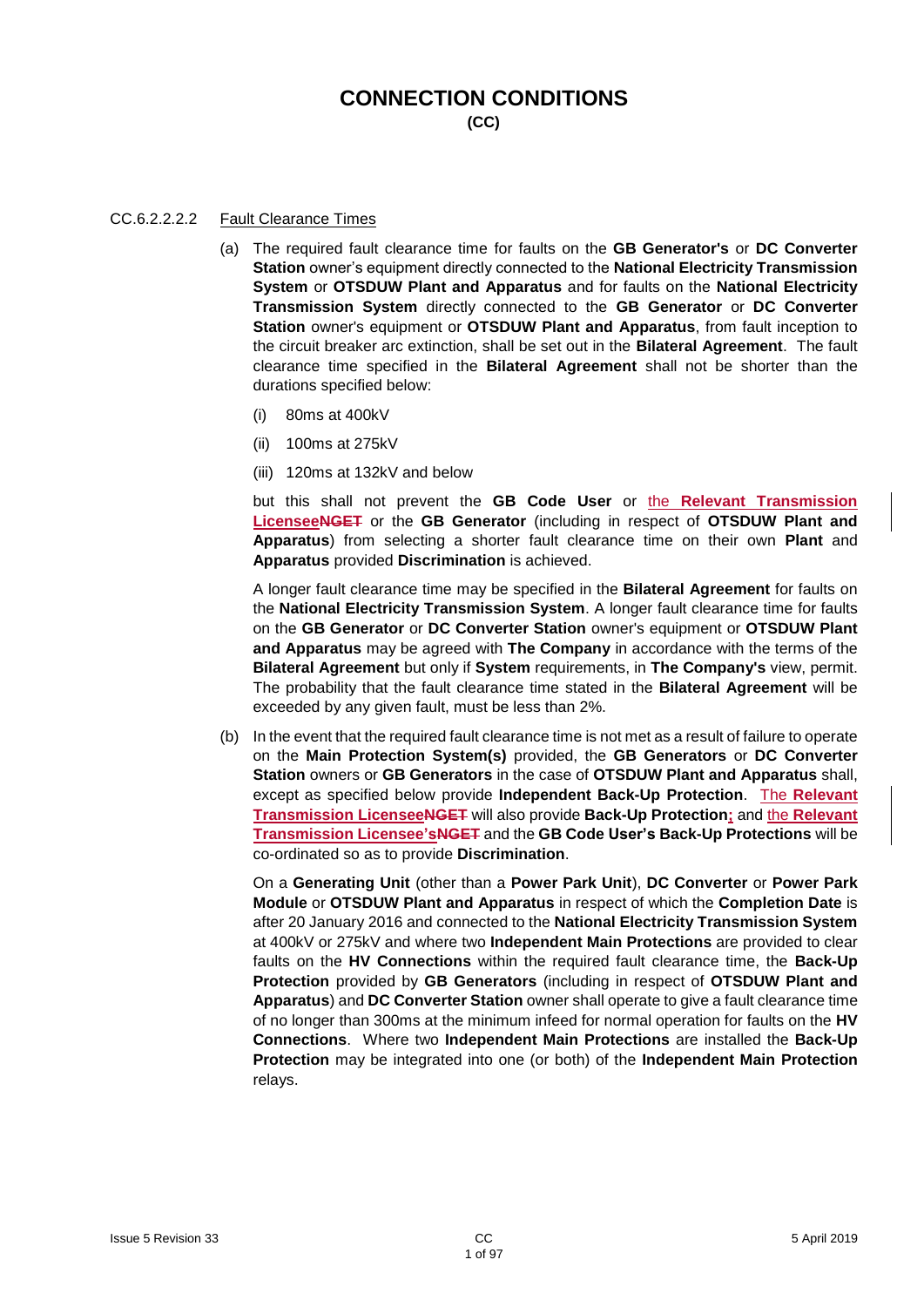On a **Generating Unit** (other than a **Power Park Unit**), **DC Converter** or **Power Park Module** or **OTSDUW Plant and Apparatus** in respect of which the **Completion Date** is after 20 January 2016 and connected to the **National Electricity Transmission System** at 132 kV and where only one **Main Protection** is provided to clear faults on the **HV Connections** within the required fault clearance time, the **Independent Back-Up Protection** provided by the **GB Generator** (including in respect of **OTSDUW Plant and Apparatus**) and the **DC Converter Station** owner shall operate to give a fault clearance time of no longer than 300ms at the minimum infeed for normal operation for faults on the **HV Connections**.

On a **Generating Unit** (other than a **Power Park Unit**), **DC Converter** or **Power Park Module** or **OTSDUW Plant** and **Apparatus** connected to the **National Electricity Transmission System** and on **Generating Units** (other than a **Power Park Unit**), **DC Converters** or **Power Park Modules** or **OTSDUW Plant and Apparatus** connected to the **National Electricity Transmission System** at 400 kV or 275 kV or 132 kV, in respect of which the **Completion Date** is before the 20 January 2016, the **Back-Up Protection** or **Independent Back-Up Protection** shall operate to give a fault clearance time of no longer than 800ms in England and Wales or 300ms in Scotland at the minimum infeed for normal operation for faults on the **HV Connections**.

**A Generating Unit** (other than a **Power Park Unit**), **DC Converter** or **Power Park Module** or **OTSDUW Plant and Apparatus**) with **Back-Up Protection** or **Independent Back-Up Protection** will also be required to withstand, without tripping, the loading incurred during the clearance of a fault on the **National Electricity Transmission System** by breaker fail **Protection** at 400kV or 275kV or of a fault cleared by **Back-Up Protection** where the **GB Generator** (including in the case of **OTSDUW Plant and Apparatus**) or **DC Converter** is connected at 132kV and below. This will permit **Discrimination** between **GB Generator** in respect of **OTSDUW Plant** and **Apparatus** or **DC Converter Station** owners' **Back-Up Protection** or **Independent Back-Up Protection** and the **Back-Up Protection** provided on the **National Electricity Transmission System** and other **Users' Systems**.

- (c) When the **Generating Unit** (other than **Power Park Units**), or the **DC Converter** or **Power Park Module** or **OTSDUW Plant and Apparatus** is connected to the **National Electricity Transmission System** at 400kV or 275kV, and in Scotland and **Offshore** also at 132kV, and a circuit breaker is provided by the **GB Generator** (including in respect of **OTSDUW Plant and Apparatus**) or the **DC Converter Station** owner, or the **Relevant Transmission LicenseeNGET**, as the case may be, to interrupt fault current interchange with the **National Electricity Transmission System**, or **GB Generator's System**, or **DC Converter Station** owner's **System**, as the case may be, circuit breaker fail **Protection** shall be provided by the **GB Generator** (including in respect of **OTSDUW Plant and Apparatus**) or **DC Converter Station** owner, or the **Relevant Transmission LicenseeNGET**, as the case may be, on this circuit breaker. In the event, following operation of a **Protection** system, of a failure to interrupt fault current by these circuitbreakers within the **Fault Current Interruption Time**, the circuit breaker fail **Protection** is required to initiate tripping of all the necessary electrically adjacent circuit-breakers so as to interrupt the fault current within the next 200ms.
- (d) The target performance for the **System Fault Dependability Index** shall be not less than 99%. This is a measure of the ability of **Protection** to initiate successful tripping of circuit breakers which are associated with the faulty item of **Apparatus**.

#### CC.6.2.2.4 Work on Protection Equipment

No busbar **Protection**, mesh corner **Protection**, circuit-breaker fail **Protection** relays, AC or DC wiring (other than power supplies or DC tripping associated with the **Generating Unit**, **DC Converter** or **Power Park Module** itself) may be worked upon or altered by the **GB Generator** or **DC Converter Station** owner personnel in the absence of a representative of the **Relevant Transmission LicenseeNGET**, or written authority from the **Relevant Transmission LicenseeNGET** to perform such work or alterations in the absence of a representative of the **Relevant Transmission LicenseeNGET**.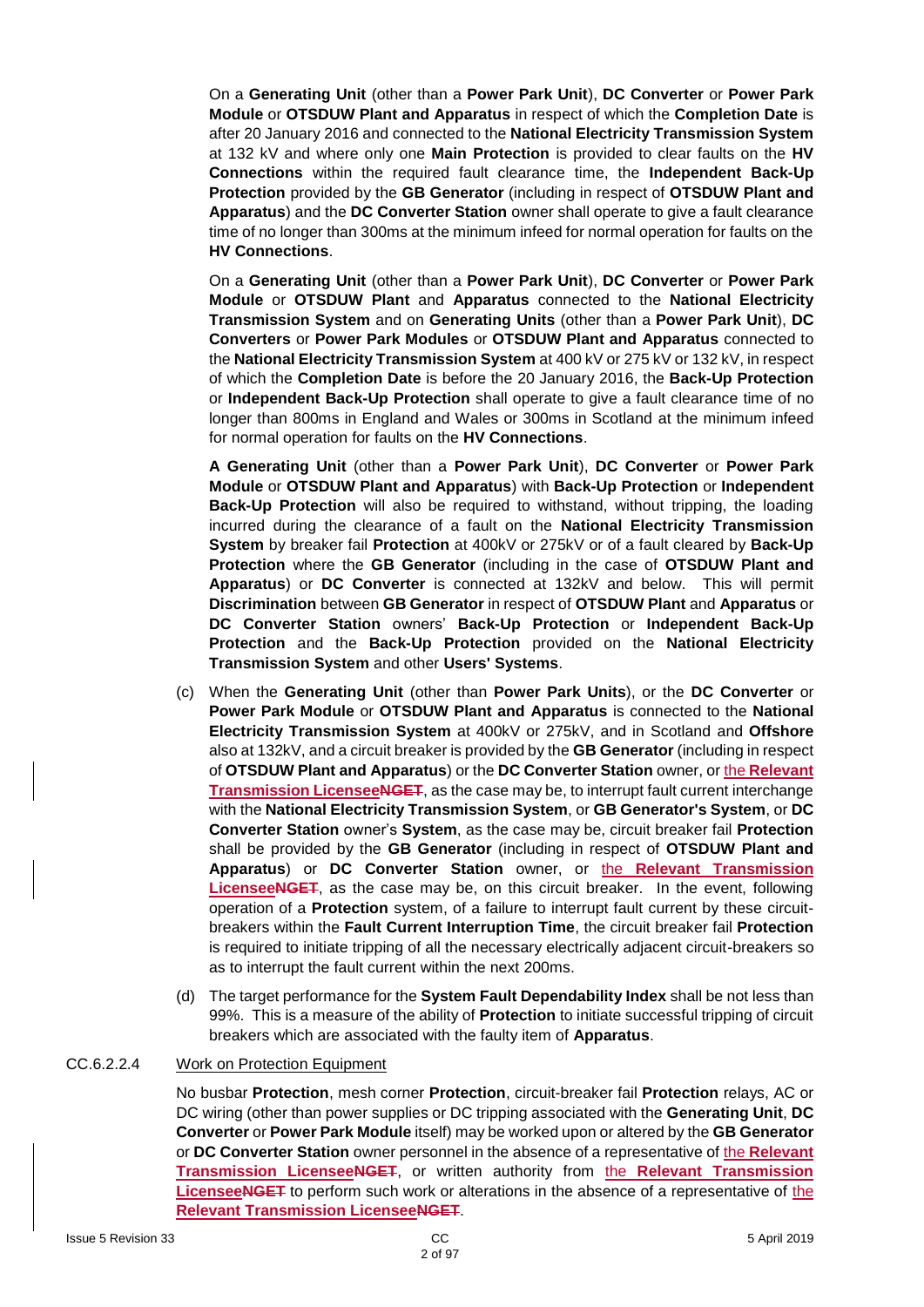- CC.6.2.3.1 Protection Arrangements for Network Operators and Non-Embedded Customers
- CC.6.2.3.1.1 **Protection** of **Network Operator** and **Non-Embedded Customers Systems** directly connected to the **National Electricity Transmission System**, shall meet the requirements given below:

Fault Clearance Times

- (a) The required fault clearance time for faults on **Network Operator** and **Non-Embedded Customer** equipment directly connected to the **National Electricity Transmission System**, and for faults on the **National Electricity Transmission System** directly connected to the **Network Operator's** or **Non-Embedded Customer's** equipment, from fault inception to the circuit breaker arc extinction, shall be set out in each **Bilateral Agreement**. The fault clearance time specified in the **Bilateral Agreement** shall not be shorter than the durations specified below:
	- (i) 80ms at 400kV
	- (ii) 100ms at 275kV
	- (iii) 120ms at 132kV and below

but this shall not prevent the **GB Code User** or the **Relevant Transmission LicenseeNGET** from selecting a shorter fault clearance time on its own **Plant** and **Apparatus** provided **Discrimination** is achieved.

For the purpose of establishing the **Protection** requirements in accordance with CC.6.2.3.1.1 only, the point of connection of the **Network Operator** or **Non-Embedded Customer** equipment to the **National Electricity Transmission System** shall be deemed to be the low voltage busbars at a **GB Grid Supply Point**, irrespective of the ownership of the equipment at the **GB Grid Supply Point**.

A longer fault clearance time may be specified in the **Bilateral Agreement** for faults on the **National Electricity Transmission System**. A longer fault clearance time for faults on the **Network Operator** and **Non-Embedded Customers** equipment may be agreed with **The Company** in accordance with the terms of the **Bilateral Agreement** but only if **System** requirements in **The Company's** view permit. The probability that the fault clearance time stated in the **Bilateral Agreement** will be exceeded by any given fault must be less than 2%.

- (b) (i) For the event of failure of the **Protection** systems provided to meet the above fault clearance time requirements, **Back-Up Protection** shall be provided by the **Network Operator** or **Non-Embedded Customer** as the case may be.
	- (ii) The **Relevant Transmission LicenseeNGET** will also provide **Back-Up Protection**, which will result in a fault clearance time longer than that specified for the **Network Operator** or **Non-Embedded Customer Back-Up Protection** so as to provide **Discrimination**.
	- (iii) For connections with the **National Electricity Transmission System** at 132kV and below, it is normally required that the **Back-Up Protection** on the **National Electricity Transmission System** shall discriminate with the **Network Operator** or **Non-Embedded Customer's Back-Up Protection**.
	- (iv) For connections with the **National Electricity Transmission System** at 400kV or 275kV, the **Back-Up Protection** will be provided by the **Network Operator** or **Non-Embedded Customer**, as the case may be, with a fault clearance time not longer than 300ms for faults on the **Network Operator's** or **Non-Embedded Customer's Apparatus**.
	- (v) Such **Protection** will also be required to withstand, without tripping, the loading incurred during the clearance of a fault on the **National Electricity Transmission System** by breaker fail **Protection** at 400kV or 275kV. This will permit **Discrimination** between **Network Operator's Back-Up Protection** or **Non-Embedded Customer's Back-Up Protection**, as the case may be, and **Back-Up**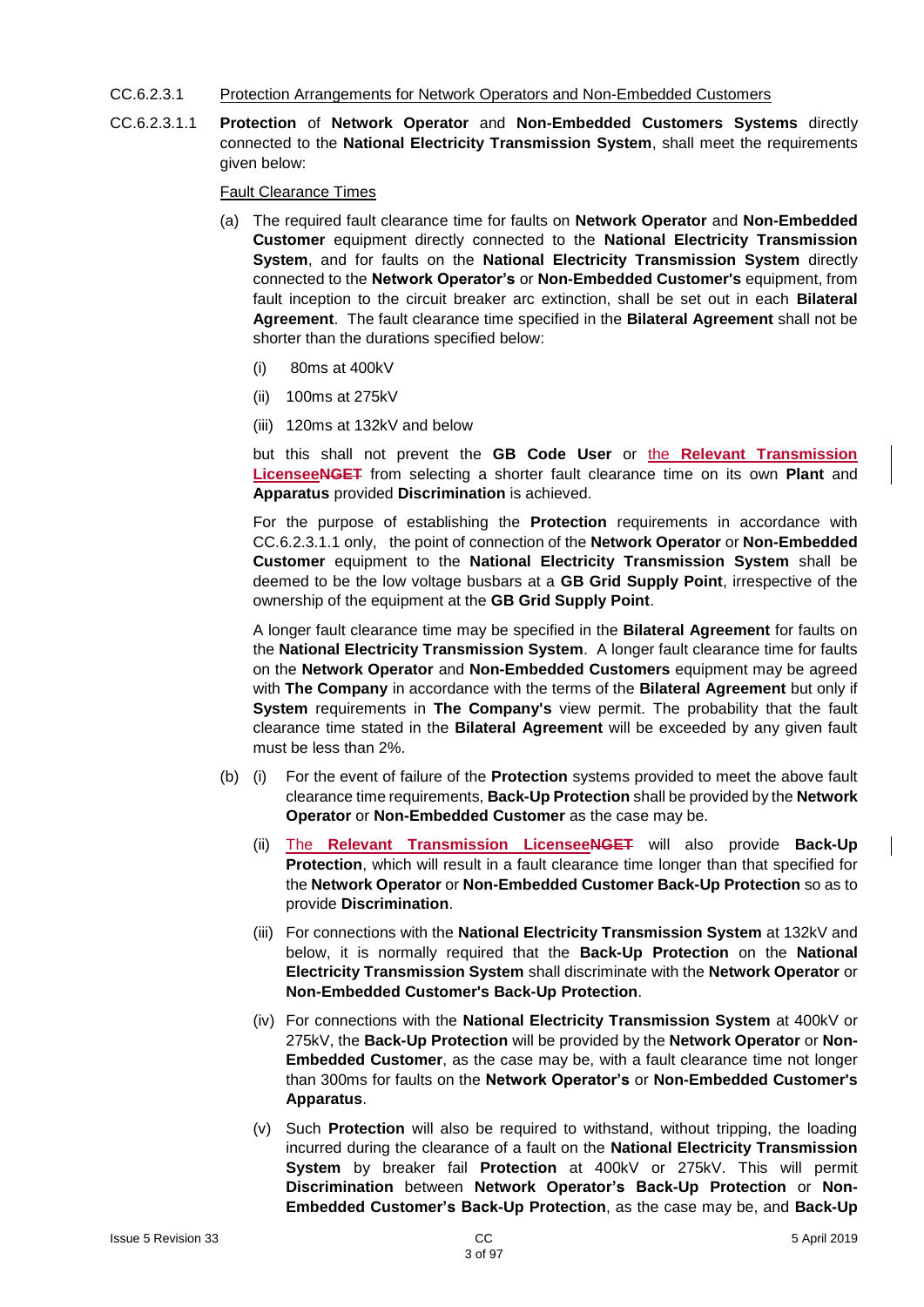**Protection** provided on the **National Electricity Transmission System** and other **User Systems**. The requirement for and level of **Discrimination** required will be specified in the **Bilateral Agreement**.

- (c) (i) Where the **Network Operator** or **Non-Embedded Customer** is connected to the **National Electricity Transmission System** at 400kV or 275kV, and in Scotland also at 132kV, and a circuit breaker is provided by the **Network Operator** or **Non-Embedded Customer**, or the **Relevant Transmission LicenseeNGET**, as the case may be, to interrupt the interchange of fault current with the **National Electricity Transmission System** or the **System** of the **Network Operator** or **Non-Embedded Customer**, as the case may be, circuit breaker fail **Protection** will be provided by the **Network Operator** or **Non-Embedded Customer**, or the **Relevant Transmission LicenseeNGET**, as the case may be, on this circuit breaker.
	- (ii) In the event, following operation of a **Protection** system, of a failure to interrupt fault current by these circuit-breakers within the **Fault Current Interruption Time**, the circuit breaker fail **Protection** is required to initiate tripping of all the necessary electrically adjacent circuit-breakers so as to interrupt the fault current within the next 200ms.
- (d) The target performance for the **System Fault Dependability Index** shall be not less than 99%. This is a measure of the ability of **Protection** to initiate successful tripping of circuit breakers which are associated with the faulty items of **Apparatus**.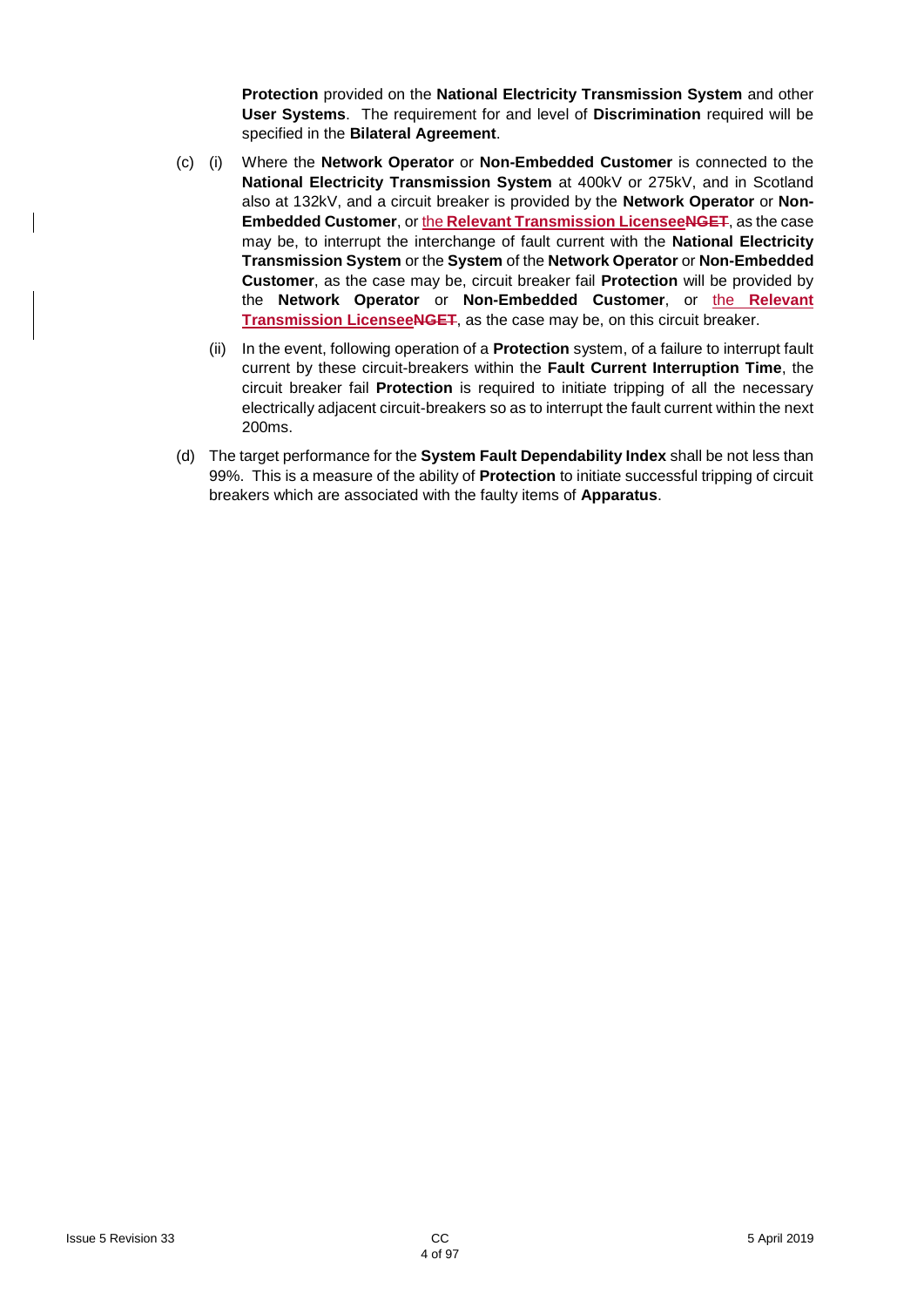#### CC.6.2.3.5 Work on Protection equipment

Where a **Transmission Licensee** owns the busbar at the **Connection Point**, no busbar **Protection**, mesh corner **Protection** relays, AC or DC wiring (other than power supplies or DC tripping associated with the **Network Operator** or **Non-Embedded Customer's Apparatus** itself) may be worked upon or altered by the **Network Operator** or **Non-Embedded Customer** personnel in the absence of a representative of the **Relevant Transmission LicenseeNGET** or written authority from the **Relevant Transmission LicenseeNGET** to perform such work or alterations in the absence of a representative of the **Relevant Transmission LicenseeNGET**.

#### Operational Metering

- CC.6.5.6 (a) **The Company** or The **Relevant Transmission Licensee,** as applicable, **NGET** shall provide system control and data acquisition (SCADA) outstation interface equipment. The **GB Code User** shall provide such voltage, current, **Frequency**, **Active Power** and **Reactive Power** measurement outputs and plant status indications and alarms to the **Transmission** SCADA outstation interface equipment as required by **The Company** in accordance with the terms of the **Bilateral Agreement**. In the case of **OTSDUW**, the **GB Code User** shall provide such SCADA outstation interface equipment and voltage, current, **Frequency**, **Active Power** and **Reactive Power** measurement outputs and plant status indications and alarms to the SCADA outstation interface equipment as required by **The Company** in accordance with the terms of the **Bilateral Agreement**.
	- (b) For the avoidance of doubt, for **Active Power** and **Reactive Power** measurements, circuit breaker and disconnector status indications from:
		- (i) **CCGT Modules** at **Large Power Stations**, the outputs and status indications must each be provided to **The Company** on an individual **CCGT Unit** basis. In addition, where identified in the **Bilateral Agreement**, **Active Power** and **Reactive Power** measurements from **Unit Transformers** and/or **Station Transformers** must be provided.
		- (ii) **DC Converters** at **DC Converter Stations** and **OTSDUW DC Converters**, the outputs and status indications must each be provided to **The Company** on an individual **DC Converter** basis. In addition, where identified in the **Bilateral Agreement**, **Active Power** and **Reactive Power** measurements from converter and/or station transformers must be provided.
		- (iii) **Power Park Modules** at **Embedded Large Power Stations** and at directly connected **Power Stations**, the outputs and status indications must each be provided to **The Company** on an individual **Power Park Module** basis. In addition, where identified in the **Bilateral Agreement**, **Active Power** and **Reactive Power** measurements from station transformers must be provided.
		- (iv) In respect of **OTSDUW Plant and Apparatus**, the outputs and status indications must be provided to **The Company** for each piece of electrical equipment. In addition, where identified in the **Bilateral Agreement**, **Active Power** and **Reactive Power** measurements at the **Interface Point** must be provided.
	- (c) For the avoidance of doubt, the requirements of CC.6.5.6(a) in the case of a **Cascade Hydro Scheme** will be provided for each **Generating Unit** forming part of that **Cascade Hydro Scheme**. In the case of **Embedded Generating Units** forming part of a **Cascade**  Hydro Scheme the data may be provided by means other than the NGET SCADA outstation located at the **Power Station**, such as, with the agreement of the **Network Operator** in whose system such **Embedded Generating Unit** is located, from the **Network Operator's** SCADA system to **The CompanyNGET**. Details of such arrangements will be contained in the relevant **Bilateral Agreements** between **The Company** and the **GB Generator** and the **Network Operator**.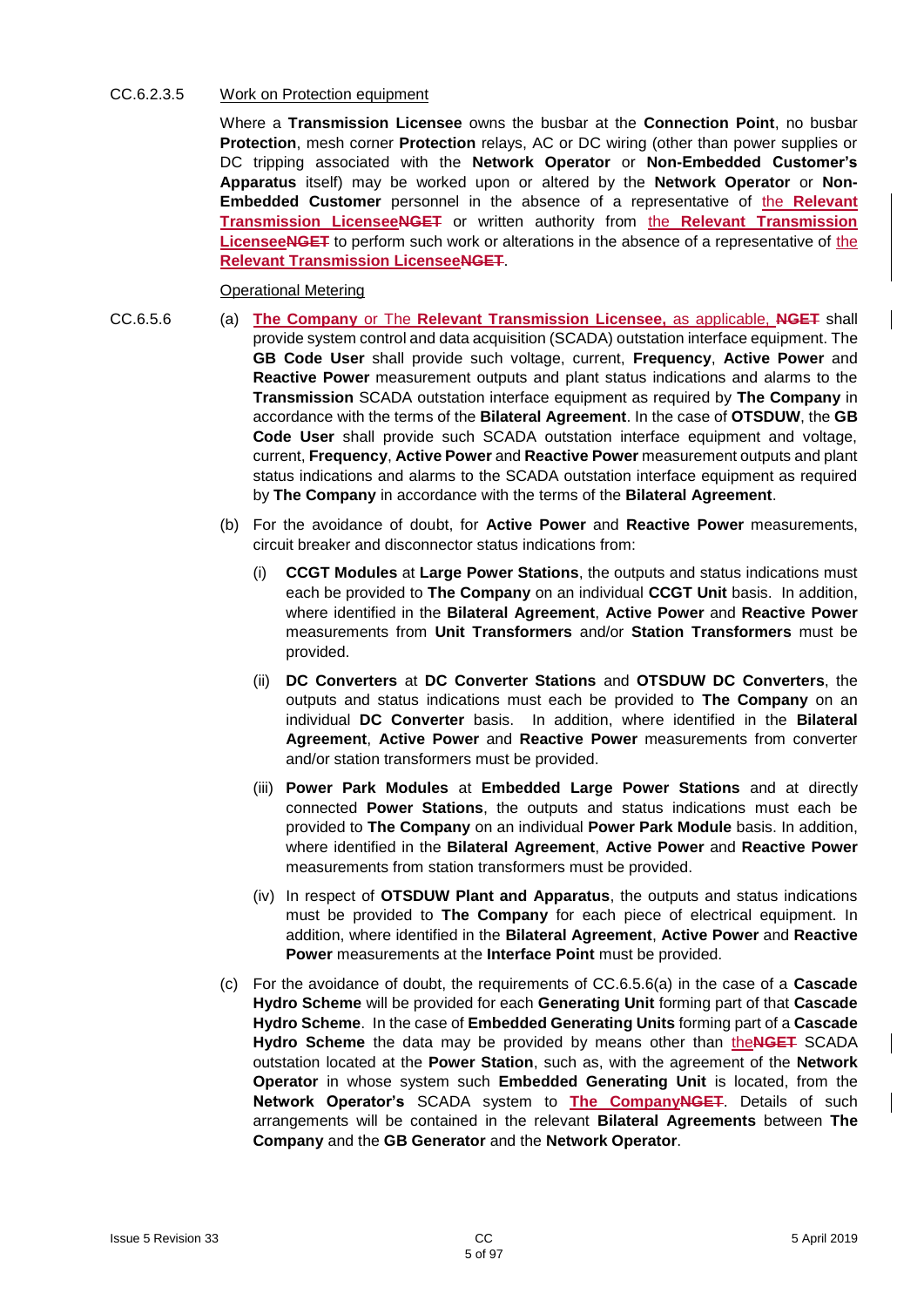(d) In the case of a **Power Park Module,** additional energy input signals (e.g. wind speed, and wind direction) may be specified in the **Bilateral Agreement**. For **Power Park Modules** with a **Completion Date** on or after 1st April 2016 a **Power Available** signal will also be specified in the **Bilateral Agreement**. The signals would be used to establish the potential level of energy input from the **Intermittent Power Source** for monitoring pursuant to CC.6.6.1 and **Ancillary Services** and will, in the case of a wind farm, be used to provide **The Company** with advanced warning of excess wind speed shutdown and to determine the level of **Headroom** available from **Power Park Modules** for the purposes of calculating response and reserve. For the avoidance of doubt, the **Power Available** signal would be automatically provided to **The Company** and represent the sum of the potential output of all available and operational **Power Park Units** within the **Power Park Module**. The refresh rate of the **Power Available** signal shall be specified in the **Bilateral Agreement**.

#### CC.6.5.10 Busbar Voltage

The **Relevant Transmission LicenseeNGET** shall, subject as provided below, provide each **GB Generator** or **DC Converter Station** owner at each **Grid Entry Point** where one of its **Power Stations** or **DC Converter Stations** is connected with appropriate voltage signals to enable the **GB Generator** or **DC Converter Station** owner to obtain the necessary information to permit its **Gensets** or **DC Converters** to be **Synchronised** to the **National Electricity Transmission System**. The term "**voltage signal**" shall mean in this context, a point of connection on (or wire or wires from) a relevant part of **Transmission Plant** and/or **Apparatus** at the **Grid Entry Point**, to which the **GB Generator** or **DC Converter Station** owner, with **The Company's** agreement (not to be unreasonably withheld) in relation to the **Plant** and/or **Apparatus** to be attached, will be able to attach its **Plant** and/or **Apparatus** (normally a wire or wires) in order to obtain measurement outputs in relation to the busbar.

#### CC.7.4.13 Changes to Operation and Gas Zone Diagrams

- CC.7.4.13.1 When the **Relevant Transmission LicenseeNGET** has decided that it wishes to install new **HV Apparatus** or it wishes to change the existing numbering or nomenclature of **Transmission HV Apparatus** at a **Transmission Site**, **The Company**, in coordination with the **Relevant Transmission LicenseeNGET,** will (unless it gives rise to a **Modification** under the **CUSC**, in which case the provisions of the **CUSC** as to the timing apply) one month prior to the installation or change, send to each such **User** a revised **Operation Diagram** of that **Transmission Site**, incorporating the new **Transmission HV Apparatus** to be installed and its numbering and nomenclature or the changes, as the case may be. **OC11** is also relevant to certain **Apparatus**.
- CC.A.6.2.4.4 If a static type **Exciter** is employed:
	- (i) the field voltage should be capable of attaining a negative ceiling level specified in the **Bilateral Agreement** after the removal of the step disturbance of CC.A.6.2.4.3. The specified value will be 80% of the value specified in CC.A.6.2.4.3. **The Company** may specify a value outside the above limits where **The Company** identifies a system need.
	- (ii) the **Exciter** must be capable of maintaining free firing when the **Onshore Generating Unit** terminal voltage is depressed to a level which may be between 20% to 30% of rated terminal voltage
	- (iii) the **Exciter** shall be capable of attaining a positive ceiling voltage not less than 80% of the **Excitation System On Load Positive Ceiling Voltage** upon recovery of the **Onshore Generating Unit** terminal voltage to 80% of rated terminal voltage following fault clearance. **The Company** may specify a value outside the above limits where **The Company** identifies a system need.
	- (iv) The requirement to provide a separate power source for the **Exciter** will be specified in the **Bilateral Agreement** if **The Company**, in coordination with the **Relevant Transmission Licensee, NGET** identifies a **Transmission System** need.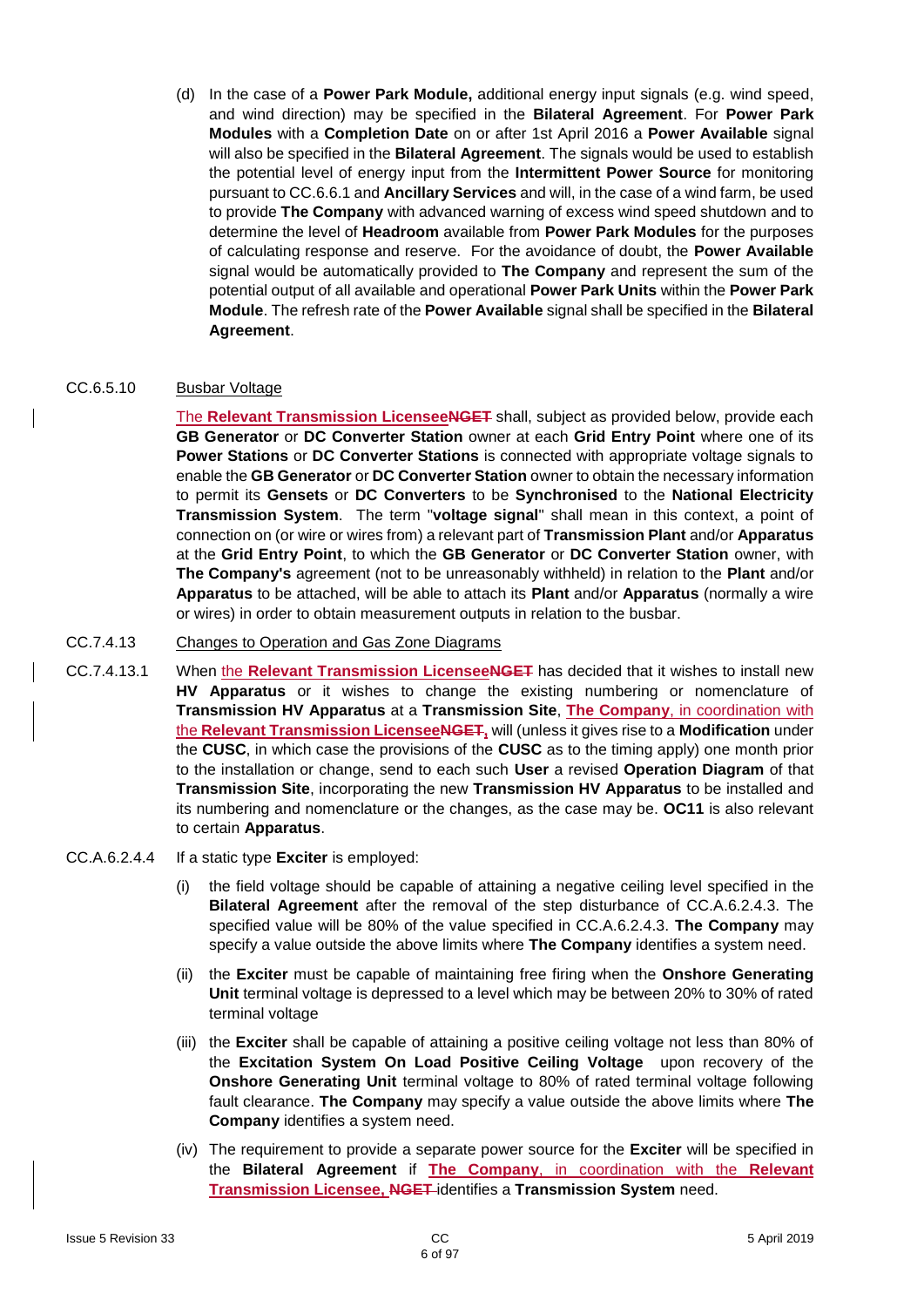- CC.A.6.2.5.5 The **Power System Stabiliser** shall include elements that limit the bandwidth of the output signal. The bandwidth limiting must ensure that the highest frequency of response cannot excite torsional oscillations on other plant connected to the network. A bandwidth of 0-5Hz would be judged to be acceptable for this application.
- CC.A.6.2.5.6 The **GB Generator** will agree **Power System Stabiliser** settings with **The Company**, in coordination with the **Relevant Transmission LicenseeNGET** prior to the on-load commissioning detailed in BC2.11.2(d). To allow assessment of the performance before onload commissioning the **GB Generator** will provide to **The Company** a report covering the areas specified in CP.A.3.2.1.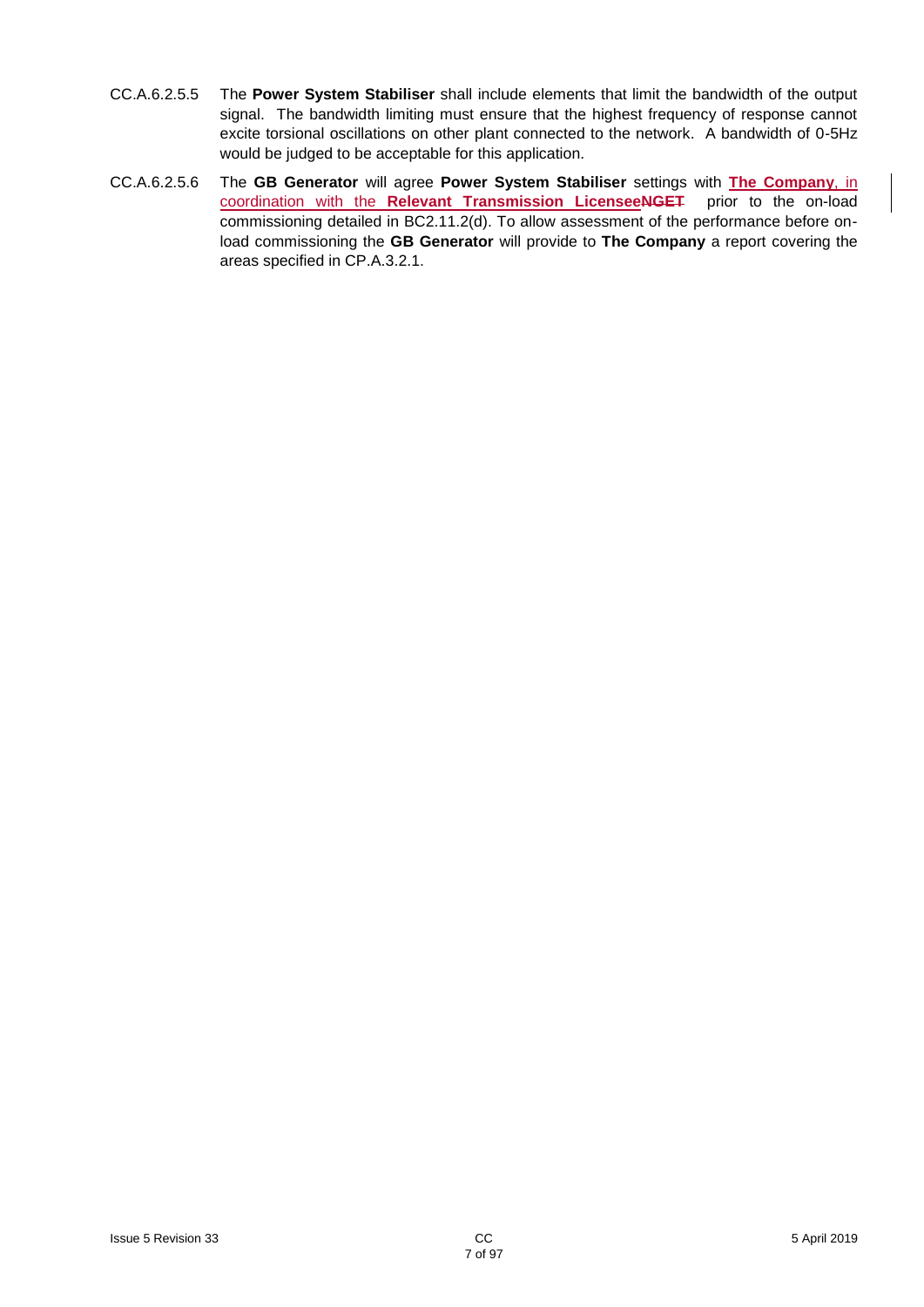## **DATA REGISTRATION CODE**  $(DRC)$

# **CONTENTS**

(This contents page does not form part of the Grid Code)

| Page Number<br>Paragraph No/Title                                       |  |
|-------------------------------------------------------------------------|--|
|                                                                         |  |
|                                                                         |  |
|                                                                         |  |
|                                                                         |  |
|                                                                         |  |
|                                                                         |  |
|                                                                         |  |
|                                                                         |  |
|                                                                         |  |
|                                                                         |  |
|                                                                         |  |
|                                                                         |  |
|                                                                         |  |
|                                                                         |  |
| SCHEDULE 1 - GENERATING UNIT (OR CCGT MODULE), POWER PARK MODULE AND DC |  |
|                                                                         |  |
| SCHEDULE 3 - LARGE POWER STATION OUTAGE PROGRAMMES, OUTPUT USABLE AND   |  |
|                                                                         |  |
|                                                                         |  |
|                                                                         |  |
|                                                                         |  |
|                                                                         |  |
|                                                                         |  |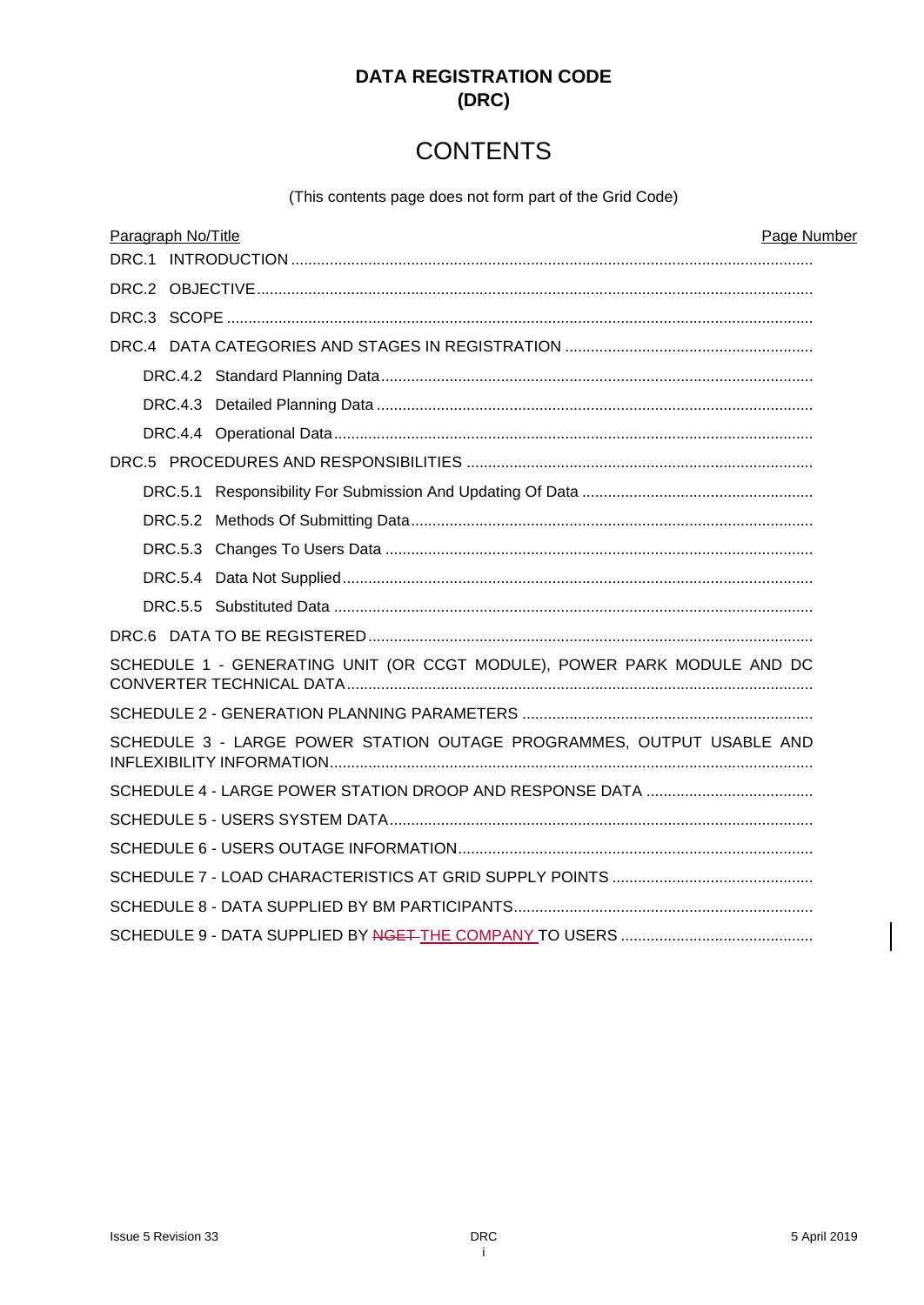## **SCHEDULE 15 – MOTHBALLED POWER GENERATING MODULES, MOTHBALLED GENERATING UNIT, MOTHBALLED POWER PARK MODULE (INCLUDING DC CONNECTED POWER PARK MODULES), MOTHBALLED HVDC SYSTEMS, MOTHBALLED HVDC CONVERTERS, MOTHBALLED DC CONVERTERS AT A DC CONVERTER STATION AND ALTERNATIVE FUEL DATA**

| including thos which form part of a Power Generating Module                                                          |                                    |               |                                             |                                             |                                             |                                              |
|----------------------------------------------------------------------------------------------------------------------|------------------------------------|---------------|---------------------------------------------|---------------------------------------------|---------------------------------------------|----------------------------------------------|
| Power Station                                                                                                        | Generating Unit Name (e.g. Unit 1) |               |                                             |                                             |                                             |                                              |
| DATA DESCRIPTION                                                                                                     | UNITS                              | DATA<br>CAT   |                                             | GENERATING UNIT DATA                        |                                             |                                              |
|                                                                                                                      |                                    |               |                                             | $\mathbf{\Omega}$                           | က                                           | 4                                            |
| Alternative Fuel Type<br>(*nlease specify)                                                                           | Text                               | <b>II GdC</b> | Oil distillate                              | Other gas*                                  | Other*                                      | Other*                                       |
| CHANGEOVER TO ALTERNATIVE FUEL                                                                                       |                                    |               |                                             |                                             |                                             |                                              |
| For off-line changeover:                                                                                             |                                    |               |                                             |                                             |                                             |                                              |
| Time to carry out off-line fuel changeover                                                                           | Minutes                            | II GdC        |                                             |                                             |                                             |                                              |
| Maximum output following off-line changeover                                                                         | $\geq$                             | II GdC        |                                             |                                             |                                             |                                              |
| For on-line changeover:                                                                                              |                                    |               |                                             |                                             |                                             |                                              |
| Time to carry out on-line fuel changeover                                                                            | Minutes                            | II GdC        |                                             |                                             |                                             |                                              |
| Maximum output during on-line fuel changeover                                                                        | $\sum_{i=1}^{n}$                   | II GdC        |                                             |                                             |                                             |                                              |
| Maximum output following on-line changeover                                                                          | $\geq$                             | II GdC        |                                             |                                             |                                             |                                              |
| Maximum operating time at full load assuming:                                                                        |                                    |               |                                             |                                             |                                             |                                              |
| Typical stock levels                                                                                                 | Hours                              | II GdC        |                                             |                                             |                                             |                                              |
| Maximum possible stock levels                                                                                        | Hours                              | II GdC        |                                             |                                             |                                             |                                              |
| Maximum rate of replacement of depleted stocks of<br>alternative fuels on the basis of Good Industry<br>Practice     | MWh(electrical)<br>/day            | II GdC        |                                             |                                             |                                             |                                              |
| normal<br>Is changeover to alternative fuel used in<br>Operation arrangements?                                       | Text                               | II GdC        |                                             |                                             |                                             |                                              |
| Number of successful changeovers carried out in<br>the last The Company Financial Year<br>(** delete as appropriate) | Text                               | II ddd        | $6 - 10 / 11 - 20 /$<br>$0/1-5/$<br>$>20**$ | $6 - 10 / 11 - 20 /$<br>$0/1-5/$<br>$>20**$ | $6 - 10 / 11 - 20 /$<br>$0/1-5/$<br>$>20**$ | $6 - 10 / 11 - 20 /$<br>$0/1-5/$<br>$>20$ ** |

**PAGE 2 OF 3**

 $\overline{\phantom{a}}$ 

The following data items for alternative fuels need only be supplied with respect to each **Generating Unit** whose primary fuel is gas

The following data items for alternative fuels need only be supplied with respect to each Generating Unit whose primary fuel is gas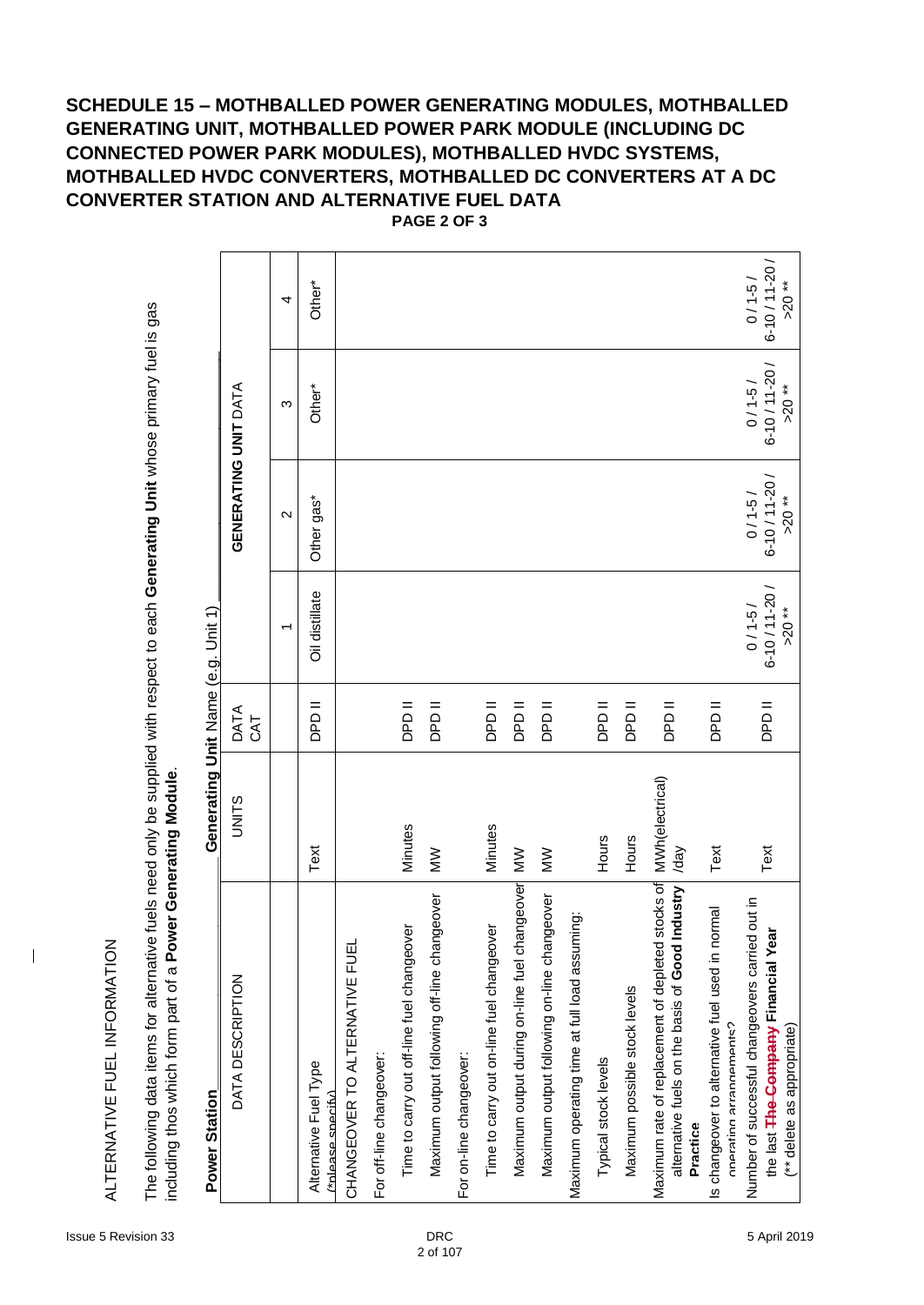#### **EUROPEAN CONNECTION CONDITIONS**

#### ECC.6.2.2.2.2 Fault Clearance Times

- (a) The required fault clearance time for faults on the **Generator's** (including **DC Connected Power Park Modules**) or **HVDC System Owner's** equipment directly connected to the **National Electricity Transmission System** or **OTSDUW Plant and Apparatus** and for faults on the **National Electricity Transmission System** directly connected to the **EU Generator** (including **DC Connected Power Park Modules**) or **HVDC System Owner's** equipment or **OTSDUW Plant and Apparatus**, from fault inception to the circuit breaker arc extinction, shall be set out in the **Bilateral Agreement**. The fault clearance time specified in the **Bilateral Agreement** shall not be shorter than the durations specified below:
	- (i) 80ms at 400kV
	- (ii) 100ms at 275kV
	- (iii) 120ms at 132kV and below

but this shall not prevent the **User** or **The Company** or the **Relevant Transmission Licensee** or the **EU Generator** (including in respect of **OTSDUW Plant and Apparatus** and **DC Connected Power Park Modules**) from selecting a shorter fault clearance time on their own **Plant** and **Apparatus** provided **Discrimination** is achieved.

A longer fault clearance time may be specified in the **Bilateral Agreement** for faults on the **National Electricity Transmission System**. A longer fault clearance time for faults on the **EU Generator** or **HVDC System Owner's** equipment or **OTSDUW Plant and Apparatus** may be agreed with **The Company** in accordance with the terms of the **Bilateral Agreement** but only if **System** requirements, in **The Company's** view, permit. The probability that the fault clearance time stated in the **Bilateral Agreement** will be exceeded by any given fault, must be less than 2%.

(b) In the event that the required fault clearance time is not met as a result of failure to operate on the **Main Protection System(s)** provided, the **Generators** or **HVDC System Owners** or **Generators** in the case of **OTSDUW Plant and Apparatus** shall, except as specified below provide **Independent Back-Up Protection**. The **Relevant Transmission LicenseeNGET** will also provide **Back-Up Protection** and the **Relevant Transmission Licensee'sNGET's** and the **User's Back-Up Protections** will be coordinated so as to provide **Discrimination**.

On a **Power Generating Module** (other than a **Power Park Unit**), **HVDC Equipment** or **OTSDUW Plant and Apparatus** and connected to the **National Electricity Transmission System** at 400kV or 275kV and where two **Independent Main Protections** are provided to clear faults on the **HV Connections** within the required fault clearance time, the **Back-Up Protection** provided by **EU Generators** (including in respect of **OTSDUW Plant and Apparatus** and **DC Connected Power Park Modules**) and **HVDC System Owners** shall operate to give a fault clearance time of no longer than 300ms at the minimum infeed for normal operation for faults on the **HV Connections**. Where two **Independent Main Protections** are installed the **Back-Up Protection** may be integrated into one (or both) of the **Independent Main Protection** relays.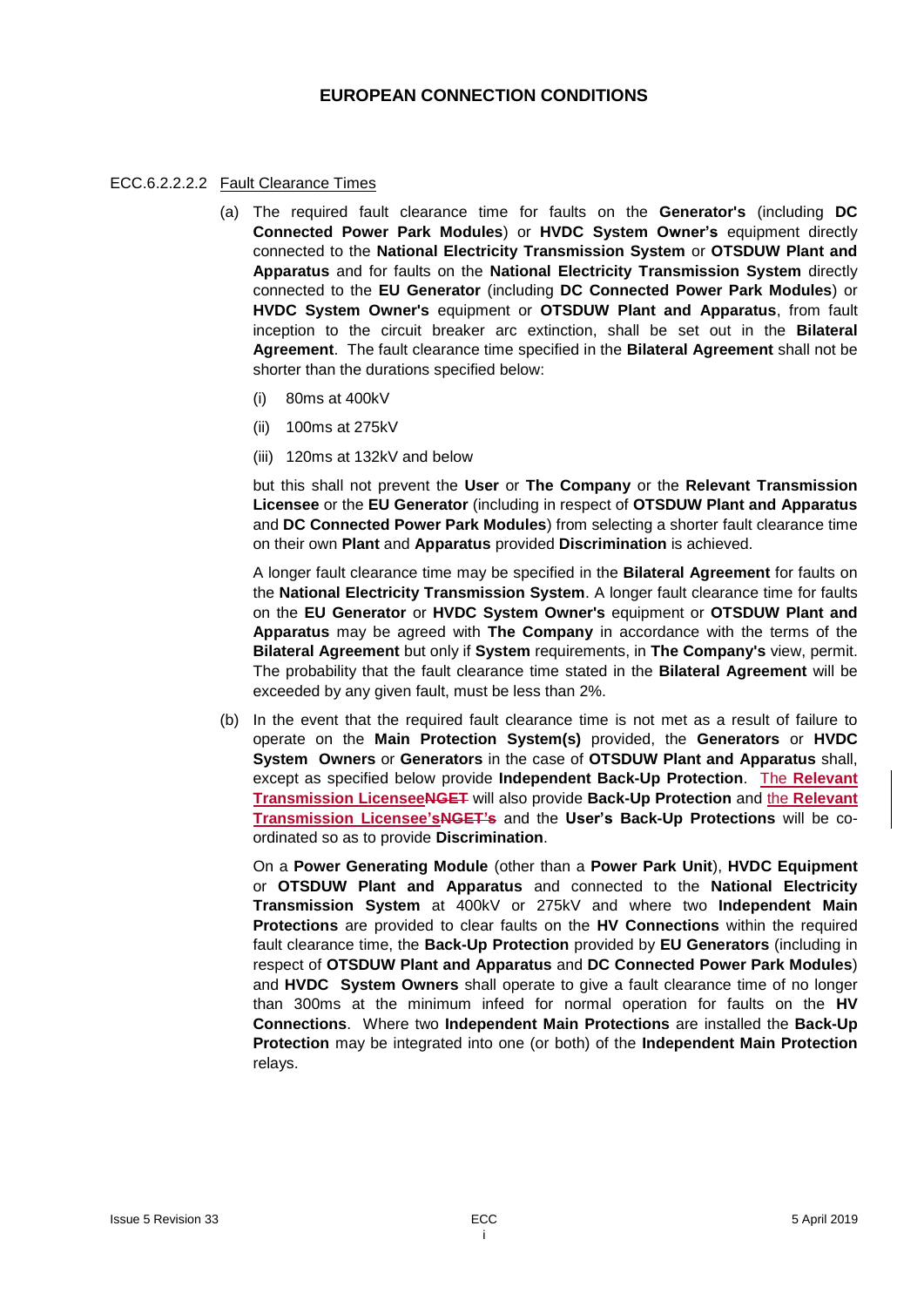On a **Power Generating Module** (other than a **Power Park Unit**), **HVDC Equipment** or **OTSDUW Plant and Apparatus** and connected to the **National Electricity Transmission System** at 132 kV and where only one **Main Protection** is provided to clear faults on the **HV Connections** within the required fault clearance time, the **Independent Back-Up Protection** provided by the **Generator** (including in respect of **OTSDUW Plant and Apparatus** and **DC Connected Power Park Modules**) and the **HVDC System Owner** shall operate to give a fault clearance time of no longer than 300ms at the minimum infeed for normal operation for faults on the **HV Connections**.

**A Power Generating Module** (other than a **Power Park Unit**), **HVDC Equipment** or **OTSDUW Plant and Apparatus**) with **Back-Up Protection** or **Independent Back-Up Protection** will also be required to withstand, without tripping, the loading incurred during the clearance of a fault on the **National Electricity Transmission System** by breaker fail **Protection** at 400kV or 275kV or of a fault cleared by **Back-Up Protection** where the **EU Generator** (including in the case of **OTSDUW Plant and Apparatus** or **DC Connected Power Park Module**) or **HVDC System** is connected at 132kV and below. This will permit **Discrimination** between the **Generator** in respect of **OTSDUW Plant** and **Apparatus** or **DC Connected Power Park Modules** or **HVDC System Owners' Back-Up Protection** or **Independent Back-Up Protection** and the **Back-Up Protection** provided on the **National Electricity Transmission System** and other **Users' Systems**.

- (c) When the **Power Generating Module** (other than **Power Park Units**), or the **HVDC Equipment** or **OTSDUW Plant and Apparatus** is connected to the **National Electricity Transmission System** at 400kV or 275kV, and in Scotland and **Offshore** also at 132kV, and a circuit breaker is provided by the **Generator** (including in respect of **OTSDUW Plant and Apparatus** or **DC Connected Power Park Modules**) or the **HVDC System** owner, or the **Relevant Transmission LicenseeNGET**, as the case may be, to interrupt fault current interchange with the **National Electricity Transmission System**, or **Generator's System**, or **HVDC System Owner's System**, as the case may be, circuit breaker fail **Protection** shall be provided by the **Generator** (including in respect of **OTSDUW Plant and Apparatus** or **DC Connected Power Park Modules**) or **HVDC System Owner**, or the **Relevant Transmission LicenseeNGET**, as the case may be, on this circuit breaker. In the event, following operation of a **Protection** system, of a failure to interrupt fault current by these circuit-breakers within the **Fault Current Interruption Time**, the circuit breaker fail **Protection** is required to initiate tripping of all the necessary electrically adjacent circuit-breakers so as to interrupt the fault current within the next 200ms.
- (d) The target performance for the **System Fault Dependability Index** shall be not less than 99%. This is a measure of the ability of **Protection** to initiate successful tripping of circuit breakers which are associated with the faulty item of **Apparatus**.

#### ECC.6.2.2.3 Equipment including **Protection** equipment to be provided

The **Relevant Transmission LicenseeNGET** shall specify the **Protection** schemes and settings necessary to protect the **National Electricity Transmission System**, taking into account the characteristics of the **Power Generating Module** or **HVDC Equipment**.

The protection schemes needed for the **Power Generating Module** or **HVDC Equipment** and the **National Electricity Transmission System** as well as the settings relevant to the **Power Generating Module** and/or **HVDC Equipment** shall be coordinated and agreed between **The Company** and the **EU Generator** or **HVDC System Owner.** The agreed **Protection** schemes and settings will be specified in the **Bilateral Agreement**.

The protection schemes and settings for internal electrical faults must not prevent the **Power Generating Module** or **HVDC Equipment** from satisfying the requirements of the Grid Code although **EU Generators** should be aware of the requirements of ECC.6.3.13.1. ;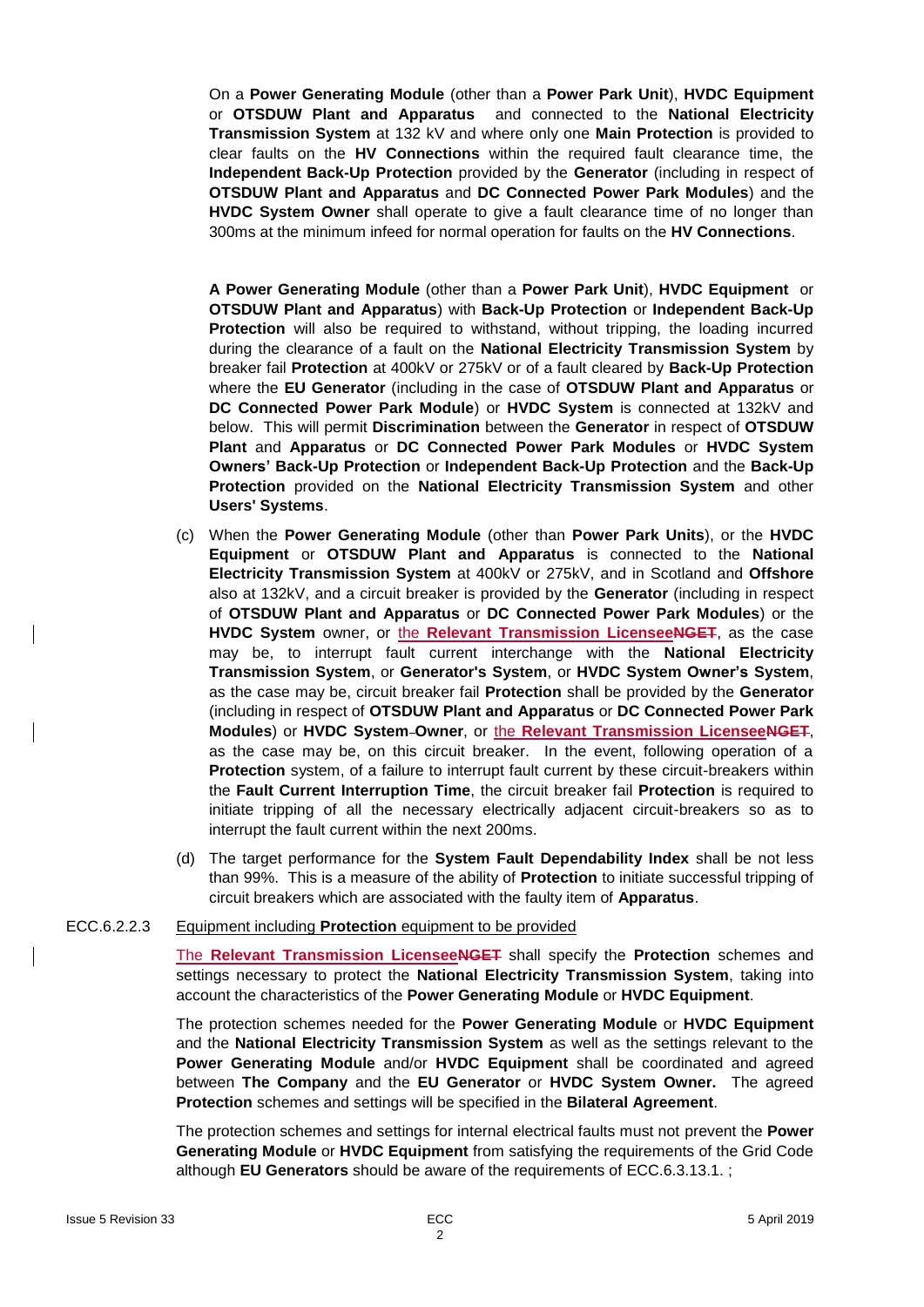electrical **Protection** of the **Power Generating Module** or **HVDC Equipment** shall take precedence over operational controls, taking into account the security of the **National Electricity Transmission System** and the health and safety of personnel, as well as mitigating any damage to the **Power Generating Module** or **HVDC Equipment**.

ECC.6.2.2.4 Work on Protection Equipment

No busbar **Protection**, mesh corner **Protection**, circuit-breaker fail **Protection** relays, AC or DC wiring (other than power supplies or DC tripping associated with the **Power Generating Module**, **HVDC Equipment** itself) may be worked upon or altered by the **EU Generator** or **HVDC System Owner** personnel in the absence of a representative of the **Relevant Transmission LicenseeNGET** or written authority from the **Relevant Transmission LicenseeThe Company** - to perform such work or alterations in the absence of a representative of the **Relevant Transmission Licensee NGET**.

ECC.6.2.3.1.1 **Protection** arrangements for **EU Code Users** in respect of **Network Operators** and **Non-Embedded Customers User Systems** directly connected to the **National Electricity Transmission System**, shall meet the requirements given below:

#### Fault Clearance Times

- (a) The required fault clearance time for faults on **Network Operator** and **Non-Embedded Customer** equipment directly connected to the **National Electricity Transmission System**, and for faults on the **National Electricity Transmission System** directly connected to the **Network Operator's** or **Non-Embedded Customer's** equipment, from fault inception to the circuit breaker arc extinction, shall be set out in each **Bilateral Agreement**. The fault clearance time specified in the **Bilateral Agreement** shall not be shorter than the durations specified below:
	- (i) 80ms at 400kV
	- (ii) 100ms at 275kV
	- (iii) 120ms at 132kV and below

but this shall not prevent the **User** or **The Company** or **Relevant Transmission Licensee** from selecting a shorter fault clearance time on its own **Plant** and **Apparatus**  provided **Discrimination** is achieved.

For the purpose of establishing the **Protection** requirements in accordance with ECC.6.2.3.1.1 only, the point of connection of the **Network Operator** or **Non-Embedded Customer** equipment to the **National Electricity Transmission System** shall be deemed to be the low voltage busbars at an **EU Grid Supply Point**, irrespective of the ownership of the equipment at the **EU Grid Supply Point**.

A longer fault clearance time may be specified in the **Bilateral Agreement** for faults on the **National Electricity Transmission System**. A longer fault clearance time for faults on the **Network Operator** and **Non-Embedded Customers** equipment may be agreed with **The Company** in accordance with the terms of the **Bilateral Agreement** but only if **System** requirements in **The Company's** view permit. The probability that the fault clearance time stated in the **Bilateral Agreement** will be exceeded by any given fault must be less than 2%.

- (b) (i) For the event of failure of the **Protection** systems provided to meet the above fault clearance time requirements, **Back-Up Protection** shall be provided by the **Network Operator** or **Non-Embedded Customer** as the case may be.
	- (ii) **T**he **Relevant Transmission LicenseeNGET** will also provide **Back-Up Protection**, which will result in a fault clearance time longer than that specified for the **Network Operator** or **Non-Embedded Customer Back-Up Protection** so as to provide **Discrimination**.
	- (iii) For connections with the **National Electricity Transmission System** at 132kV and below, it is normally required that the **Back-Up Protection** on the **National**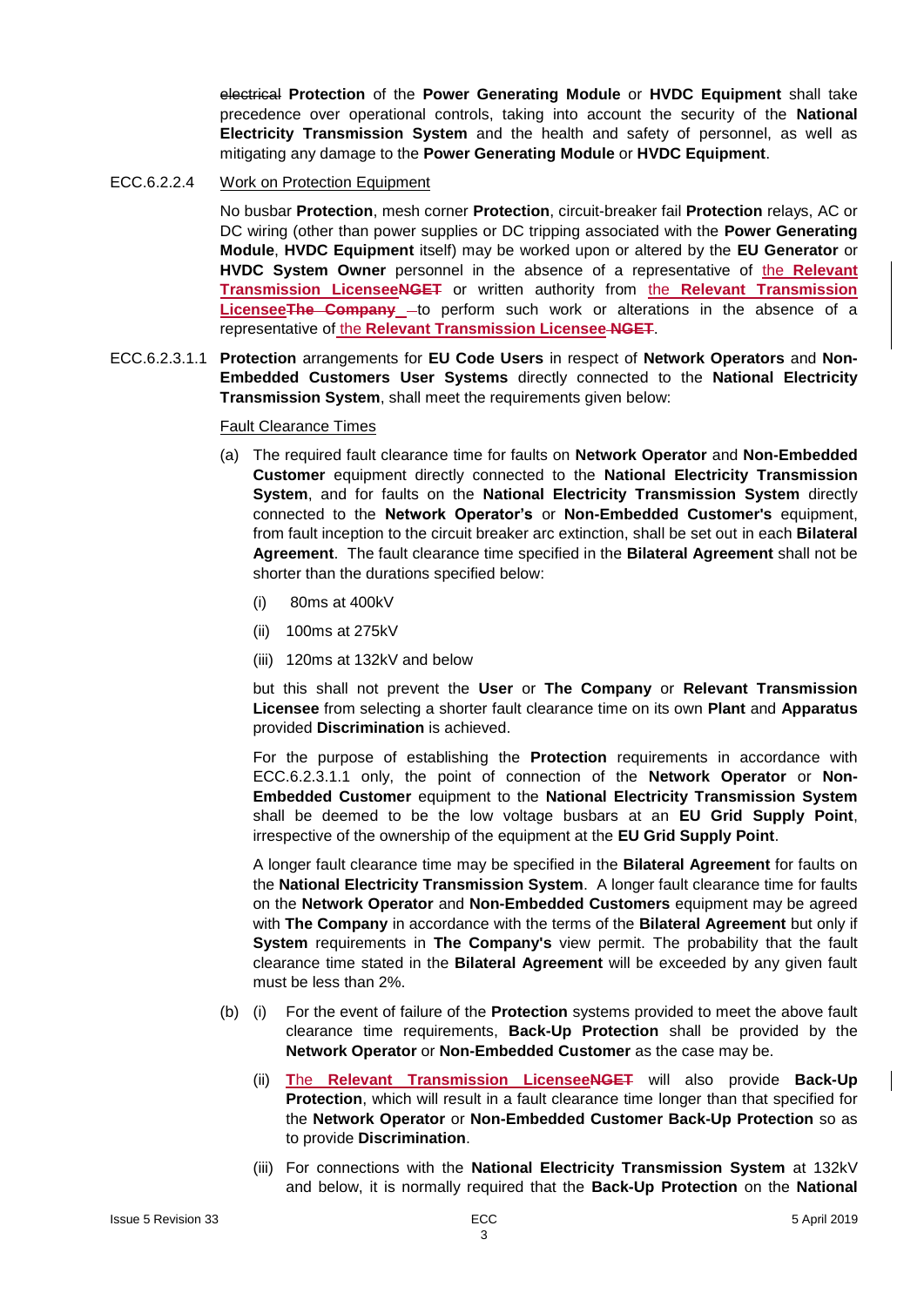**Electricity Transmission System** shall discriminate with the **Network Operator** or **Non-Embedded Customer's Back-Up Protection**.

- (iv) For connections with the **National Electricity Transmission System** at 400kV or 275kV, the **Back-Up Protection** will be provided by the **Network Operator** or **Non-Embedded Customer**, as the case may be, with a fault clearance time not longer than 300ms for faults on the **Network Operator's** or **Non-Embedded Customer's Apparatus**.
- (v) Such **Protection** will also be required to withstand, without tripping, the loading incurred during the clearance of a fault on the **National Electricity Transmission System** by breaker fail **Protection** at 400kV or 275kV. This will permit **Discrimination** between **Network Operator's Back-Up Protection** or **Non-Embedded Customer's Back-Up Protection**, as the case may be, and **Back-Up Protection** provided on the **National Electricity Transmission System** and other **User Systems**. The requirement for and level of **Discrimination** required will be specified in the **Bilateral Agreement**.
- (c) (i) Where the **Network Operator** or **Non-Embedded Customer** is connected to the **National Electricity Transmission System** at 400kV or 275kV, and in Scotland also at 132kV, and a circuit breaker is provided by the **Network Operator** or **Non-Embedded Customer**, or the **Relevant Transmission LicenseeNGET**, as the case may be, to interrupt the interchange of fault current with the **National Electricity Transmission System** or the **System** of the **Network Operator** or **Non-Embedded Customer**, as the case may be, circuit breaker fail **Protection** will be provided by the **Network Operator** or **Non-Embedded Customer**, or the **Relevant Transmission LicenseeNGET**, as the case may be, on this circuit breaker.
	- (ii) In the event, following operation of a **Protection** system, of a failure to interrupt fault current by these circuit-breakers within the **Fault Current Interruption Time**, the circuit breaker fail **Protection** is required to initiate tripping of all the necessary electrically adjacent circuit-breakers so as to interrupt the fault current within the next 200ms.
- (d) The target performance for the **System Fault Dependability Index** shall be not less than 99%. This is a measure of the ability of **Protection** to initiate successful tripping of circuit breakers which are associated with the faulty items of **Apparatus**.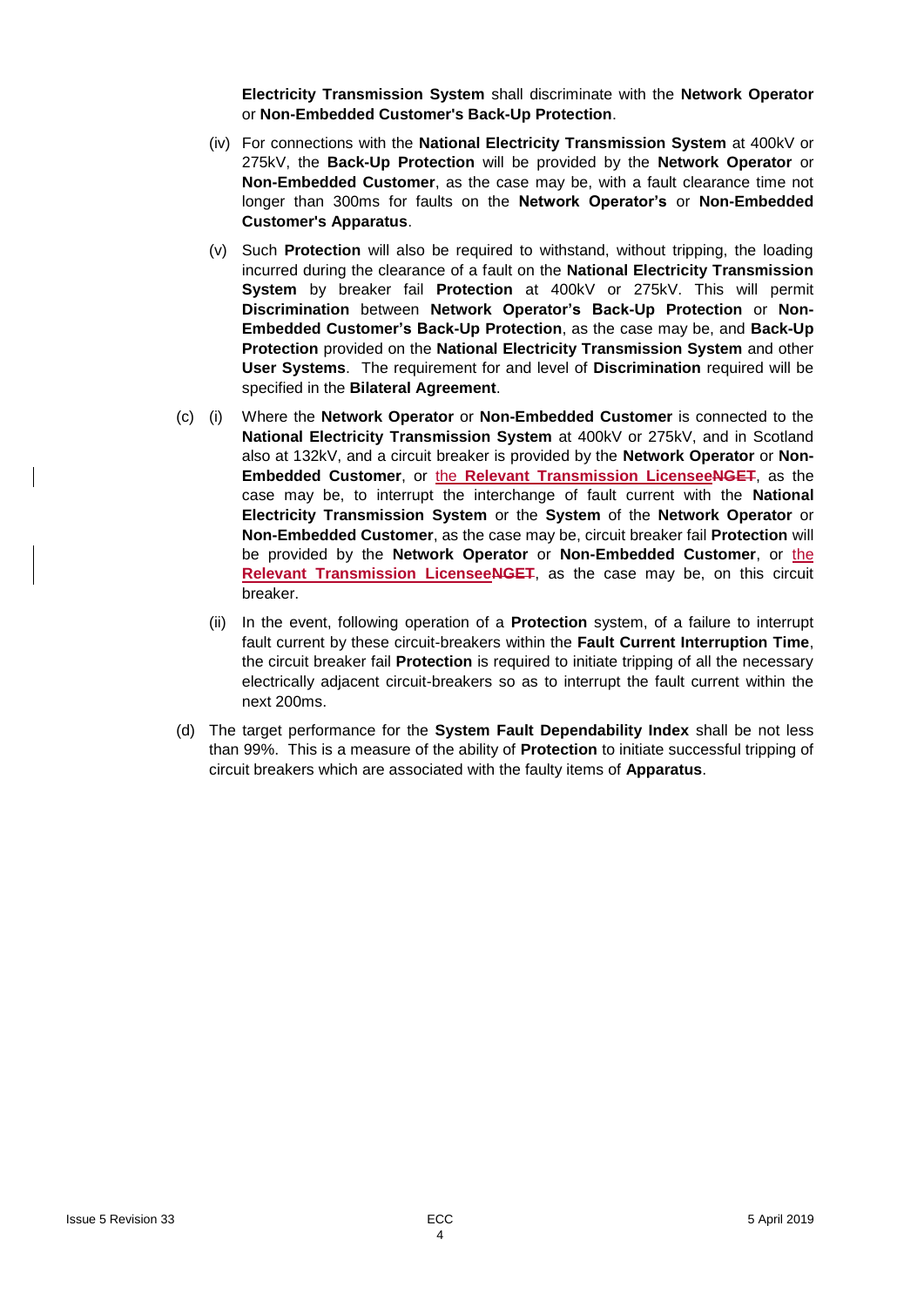#### ECC.6.2.3.5 Work on Protection equipment

Where a **Transmission Licensee** owns the busbar at the **Connection Point**, no busbar **Protection**, mesh corner **Protection** relays, AC or DC wiring (other than power supplies or DC tripping associated with the **Network Operator** or **Non-Embedded Customer's Apparatus** itself) may be worked upon or altered by the **Network Operator** or **Non-Embedded Customer** personnel in the absence of a representative of the **Relevant Transmission LicenseeNGET** or written authority from the **Relevant Transmission LicenseeNGET** to perform such work or alterations in the absence of a representative of the **Relevant Transmission LicenseeNGET**.

- ECC.6.5.6.4 (a) **The Company** or The **Relevant Transmission Licensee,** as applicable, **NGET** shall provide system control and data acquisition (SCADA) outstation interface equipment., each **EU Code User** shall provide such voltage, current, **Frequency**, **Active Power** and **Reactive Power** measurement outputs and plant status indications and alarms to the **Transmission** SCADA outstation interface equipment as required by **The Company** in accordance with the terms of the **Bilateral Agreement**. In the case of **OTSDUW**, the **User** shall provide such SCADA outstation interface equipment and voltage, current, **Frequency**, **Active Power** and **Reactive Power** measurement outputs and plant status indications and alarms to the SCADA outstation interface equipment as required by **The Company** in accordance with the terms of the **Bilateral Agreement**.
	- (b) For the avoidance of doubt, for **Active Power** and **Reactive Power** measurements, circuit breaker and disconnector status indications from:
		- (i) **CCGT Modules** from **Type B**, **Type C** and **Type D Power Generating Modules**, the outputs and status indications must each be provided to **The Company** on an individual **CCGT Unit** basis. In addition, where identified in the **Bilateral Agreement**, **Active Power** and **Reactive Power** measurements from **Unit Transformers** and/or **Station Transformers** must be provided.
		- (ii) For **Type B**, **Type C** and **Type D Power Park Modules** the outputs and status indications must each be provided to **The Company** on an individual **Power Park Module** basis. In addition, where identified in the **Bilateral Agreement**, **Active Power** and **Reactive Power** measurements from station transformers must be provided.
		- (iii) In respect of **OTSDUW Plant and Apparatus**, the outputs and status indications must be provided to **The Company** for each piece of electrical equipment. In addition, where identified in the **Bilateral Agreement**, **Active Power** and **Reactive Power** measurements at the **Interface Point** must be provided.
	- (c) For the avoidance of doubt, the requirements of ECC.6.5.6.4(a) in the case of a **Cascade Hydro Scheme** will be provided for each **Generating Unit** forming part of that **Cascade Hydro Scheme**. In the case of **Embedded Generating Units** forming part of a **Cascade Hydro Scheme** the data may be provided by means other than the **NGET** SCADA outstation located at the **Power Station**, such as, with the agreement of the **Network Operator** in whose system such **Embedded Generating Unit** is located, from the **Network Operator's** SCADA system to **the Company**. Details of such arrangements will be contained in the relevant **Bilateral Agreements** between **The Company** and the **Generator** and the **Network Operator**.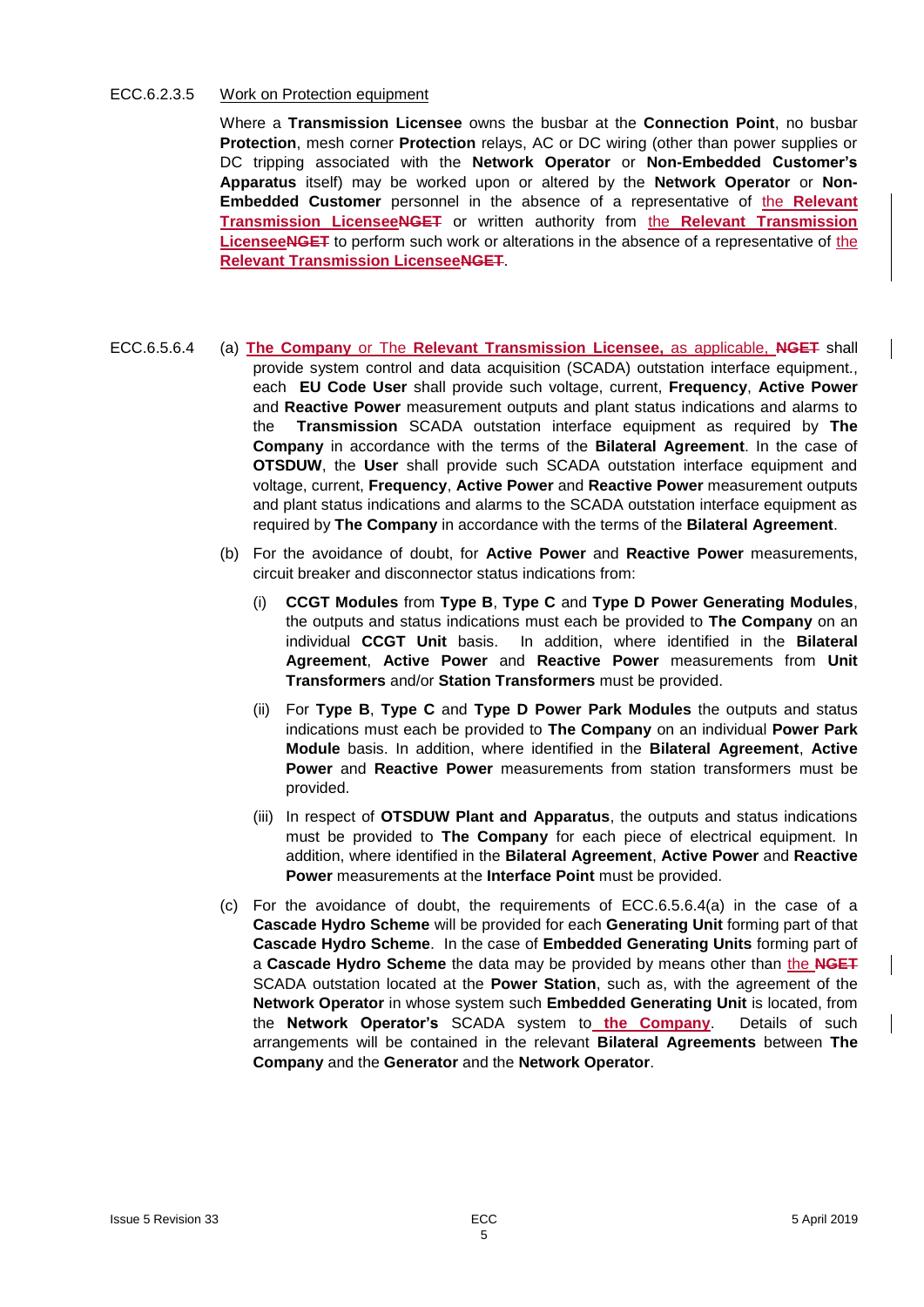(d) In the case of a **Power Park Module,** additional energy input signals (e.g. wind speed, and wind direction) may be specified in the **Bilateral Agreement**. A **Power Available** signal will also be specified in the **Bilateral Agreement**. The signals would be used to establish the potential level of energy input from the **Intermittent Power Source** for monitoring pursuant to ECC.6.6.1 and **Ancillary Services** and will, in the case of a wind farm, be used to provide **The Company** with advanced warning of excess wind speed shutdown and to determine the level of **Headroom** available from **Power Park Modules** for the purposes of calculating response and reserve. For the avoidance of doubt, the **Power Available** signal would be automatically provided to **The Company** and represent the sum of the potential output of all available and operational **Power Park Units** within the **Power Park Module**. The refresh rate of the **Power Available** signal shall be specified in the **Bilateral Agreement**.

#### ECC.6.5.10 Busbar Voltage

**T**he **Relevant Transmission LicenseeNGET** shall, subject as provided below, provide each **Generator** or **HVDC System Owner** at each **Grid Entry Point** where one of its **Power Stations** or **HVDC Systems** is connected with appropriate voltage signals to enable the **Generator** or **HVDC System** owner to obtain the necessary information to permit its **Power Generating Modules** (including **DC Connected Power Park Modules**) or **HVDC System** to be **Synchronised** to the **National Electricity Transmission System**. The term "**voltage signal**" shall mean in this context, a point of connection on (or wire or wires from) a relevant part of **Transmission Plant** and/or **Apparatus** at the **Grid Entry Point**, to which the **Generator** or **HVDC System Owner**, with **The Company's** agreement (not to be unreasonably withheld) in relation to the **Plant** and/or **Apparatus** to be attached, will be able to attach its **Plant** and/or **Apparatus** (normally a wire or wires) in order to obtain measurement outputs in relation to the busbar.

ECC.7.2.3 A **User** may, with a minimum of six weeks notice, apply to **The Company NGET** for permission to work according to that **Users** own **Safety Rules** when working on its **Plant** and/or **Apparatus** on a **Transmission Site** rather than those set out in ECC.7.2.1. If the **The Company NGET** is of the opinion that the **User's Safety Rules** provide for a level of safety commensurate with those set out in ECC.7.2.1, **The Company NGET** will notify the **User**, in writing, that, with effect from the date requested by the **User**, the **User** may use its own **Safety Rules** when working on its **Plant** and/or **Apparatus** on the **Transmission Site**. For a **Transmission Site**, in forming its opinion, **The Company NGET** will seek the opinion of the **Relevant Transmission Licensee**. Until receipt of such written approval from **The Company NGET**, the **User** will continue to use the **Safety Rules** as set out in ECC.7.2.1.

#### **< END OF EUROPEAN CONNECTION CONDITION**